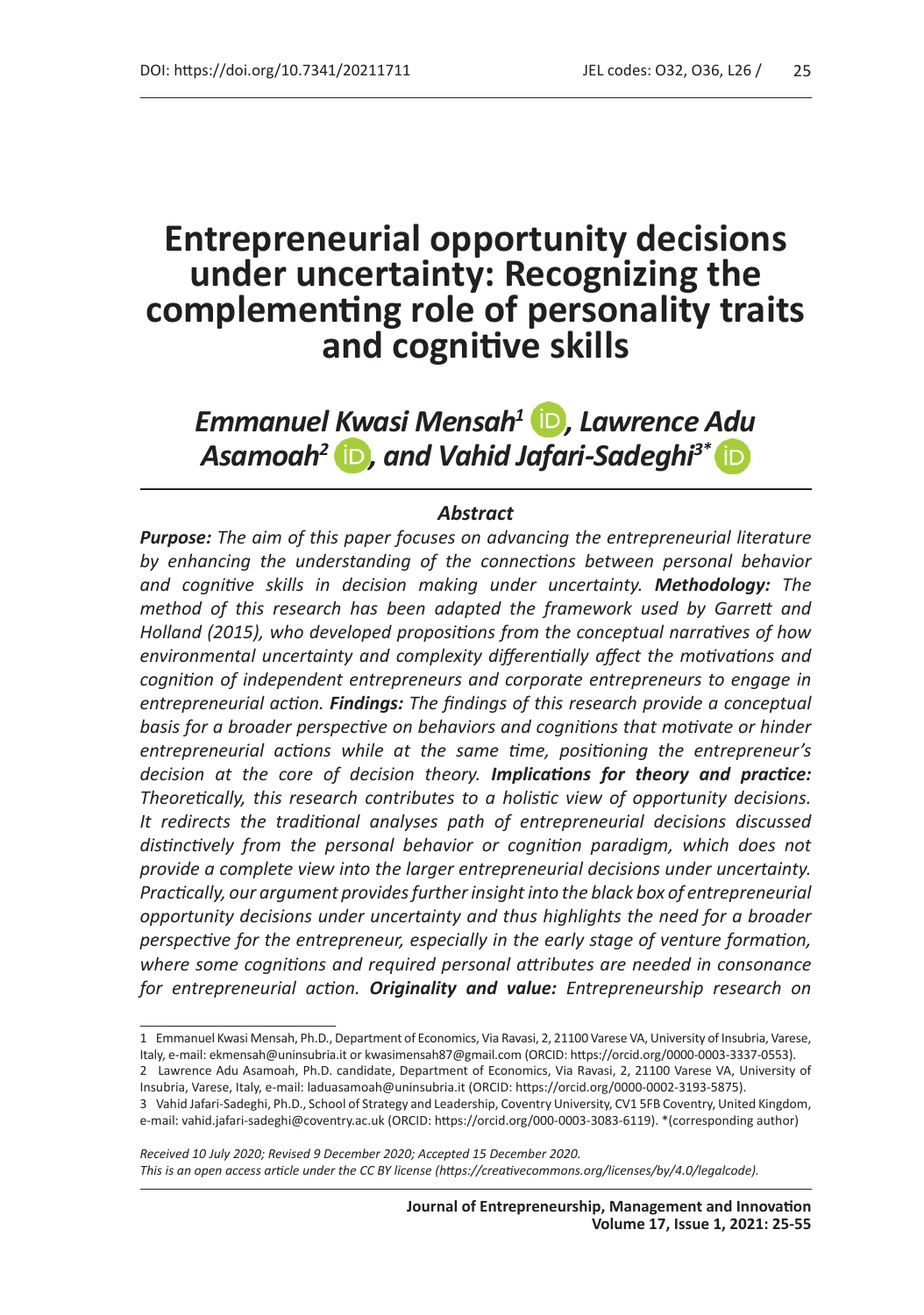*decision making under uncertainty has mainly focused on the effect of uncertainty on entrepreneurial actions, while an attempt at the individual level, particularly, from the cognitive framework seeks to explain why actions differ. Scholarly efforts have also been made on what informs entrepreneurial actions from the perspective of the entrepreneur's personal attributes. However, no integrated approach is offered in the literature to study how cognitive skills and personality traits complement each other. Keywords: entrepreneurial opportunity, cognitive skills, personality traits, decision making under uncertainty, entrepreneurship research*

#### **INTRODUCTION**

Entrepreneurial decisions on opportunities under uncertainty are at the core of entrepreneurship studies. The decision to discover or create opportunity, and the corresponding action to exploit them, drives market processes and the fulfillment of social and economic needs. In this regard, an entrepreneurial decision under uncertainty defines the boundary and exchange conditions under which individual decision may yield fulfilling outcomes (Short et al., 2010). The literature conveys different decision styles towards opportunity creation or recognition, which most crucially involve the nature of the entrepreneur and his cognition, and to a broader spectrum, the biological building block including genetic factors of the entrepreneur (Nicolaou & Shane, 2010). Mostly, action taking under uncertainty encompasses personality traits or behavioral processes and cognitive skills as well as some heuristics. Cognitive processes that enable entrepreneurs to use simplifying mental models to unify previously unconnected information that help them to identify and explore opportunities have been a critical focal point in decision making. Heuristics and cognitive biases, albeit overconfidence and representativeness (Busenitz & Barney, 1997; Kahneman & Frederick, 2002), counterfactual thinking, affect infusion, alertness schema and pattern recognition (Baron 2004; Gaglio & Katz, 2001), and effectuation process (Sarasvathy, 2001) have all been explored as probable strategies used by entrepreneurs to reach acceptable decisions. However, while much of the entrepreneurship literature had previously viewed opportunity as something enacted, thus suggesting personality traits (Short et al., 2010; Kerr, Kerr, & Xu, 2018), and while a growing number of scholars in recent times view opportunity from the cognitive perspective, there seems to be a conspicuous lack of studies on the complementary role of these two pillars of the literature strands. In fact, the two combine, albeit other factors such as information corridors to demystify the understanding of why some people but not others decide to discover and profitably exploit opportunities (Shane & Venkataraman, 2000).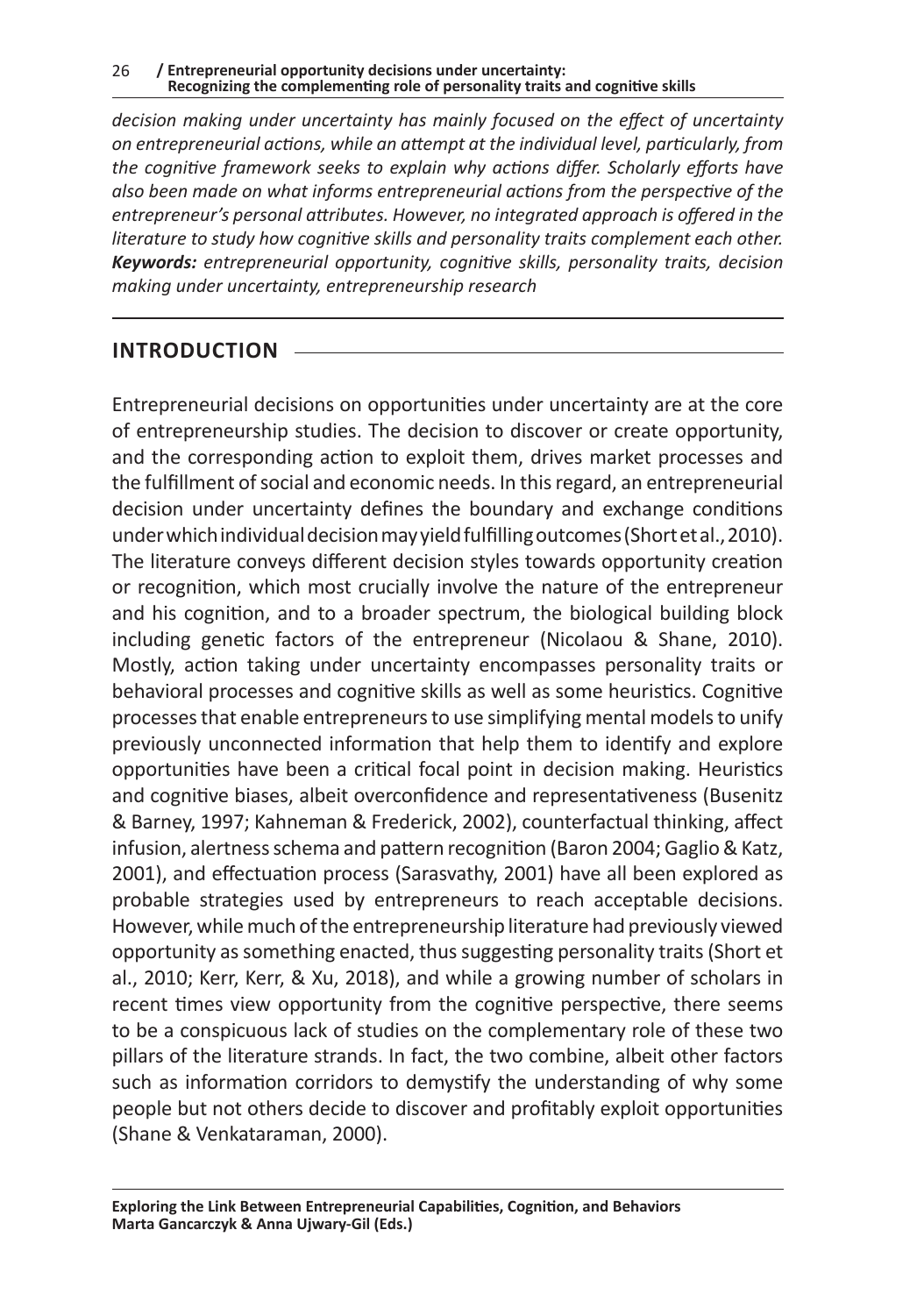Recent constructs by McMullen and Shepherd (2006), which assessed the link between entrepreneur action and the role of uncertainty, reveal that the entrepreneur's perception of uncertainty and willingness to bear such uncertainty are the divisive components that separate the entrepreneur's actions from his inactions on entrepreneurial opportunities (Garrett & Holland, 2015; Sadeghi, Biancone, Giacoma, & Secinaro, 2018; McKelvie, Haynie, & Gustavsson, 2011; McMullen & Shepherd, 2006). Further, in analyzing the role of emotions on investment decision under uncertainty, Brundin & Gustafsson (2013) demonstrated that emotions played a significant role in the entrepreneur's decisions to continue or discontinue investment under uncertainty. They noted that personal attributes such as self-confidence and hope magnify the entrepreneur's propensity to invest under high uncertainty, whereas frustration and embarrassment decrease the entrepreneur's predilection to invest in the presence of high uncertainty. In the same vein, Hansen et al. (2016) proposed a model that provided a unified account of different ideologies on opportunity discovery and creation, making it much easier to identify critical elements that matter for decision making on opportunity outcomes. Hansen et al. (2016) were only able to describe the effect of uncertainties as occurrences that are detrimental to the actions and subsequent decisions of the entrepreneur.

While the contributions of previous researchers have been profound to entrepreneurial research on attitudes and behavior, the synthesis between personality traits and cognitive skills remain scant for decision making under uncertainty. The 'why and how' certain actions are taken on opportunity decisions in an uncertain environment have been narrowly discussed to bring a profound generalization of the issue. We address this gap by studying the complementary relationship between personality traits – self-confidence, ambiguity aversion, locus of control, and cognitive skills – alertness to schema, tacit knowledge, counterfactual thinking, while addressing distinctively the implication of each on opportunity decisions under uncertainty. To the best of our knowledge, this paper is among the only few, if there is, which situate entrepreneurial opportunity recognition or creation in the context of decision making under uncertainty.

To sum it up, the objective of this paper focuses on advancing the entrepreneurial literature by enhancing the understanding of the connections between personal behavior and cognitive skills in decision making under uncertainty. While prior studies focused on the implications of the cognition and individual personality attributes of the entrepreneur, less emphasis has been made on the relationships between cognitive skills and personality attributes. Curious questions are the following: do some entrepreneurs use cognitive skills differently and do those skills lead to opportunity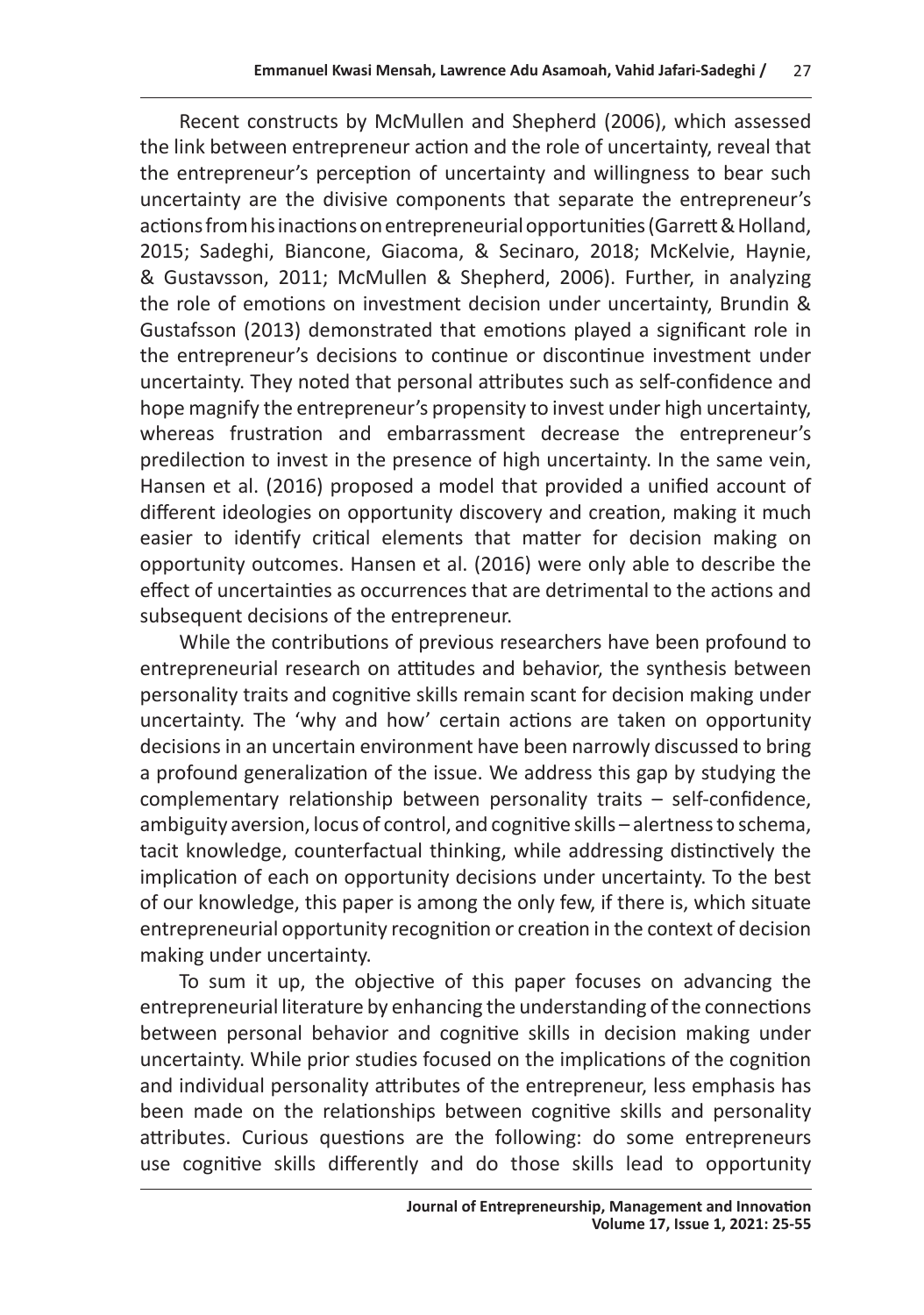decisions through enhancing their personality traits? More specifically, are the personality traits of the individual differently influenced by how well their cognitive skills are best put to use in an unexpected environment? For instance, will the ambiguity-averse entrepreneur be more alert to opportunity discovery when he has developed his alertness to the schema? On the other hand, will a poor cognitive skilled individual be able to decide on opportunities in time if such an individual possesses good personal attributes to achieve entrepreneurial success as put forward by McClelland (1987)? Developing propositions to argue on these questions, we position ourselves to understand further the "why" and "how" questions (Simon, Houghton, & Aquino, 2000; Baron, 2004) on how some individuals are able to recognize or create opportunities in a complex environment, while others are not able to, even in the light of high cognitive skills or strong personal attributes.

The next portion of this study is used to review themes on decision making under uncertainty. We review entrepreneurial uncertainty and argue that entrepreneurs are not bound to the strictly normative reasoning of the rational choice theorist or the prescriptive argument of the psychological and behavioral economist; instead, they switch on rationalities, using heuristics and biases built on their cognitive skills and personal attributes including available information to make opportunity decisions. This view motivates our contribution to the complementary role of personal and cognitive skills. The method used for this research is discussed in the next two sections. Finally, we engage in a discussion on the views expressed in this paper and make conclusions and suggestions for further research in the future.

#### **LITERATURE REVIEW**

To position the entrepreneur's decision at the center of the decision theory, we focus on the review of distinct streams of the literature on decision making under uncertainty. We build on the following strands of the literature: (1) entrepreneurial uncertainty; (2) rational choice theory; (3) bounded rationality-heuristics and biases; and (4) the role of information in uncertain decisions. The second strand provides the normative understanding of decisions under uncertainty from the economic perspective (Savage, 1954; Scott, 2000), while the third strand describes the prescriptive reasoning from the psychological and behavioral economist perspective (Simon, 1957; Kahneman & Tversky, 1979; Gustafsson, 2009). Thus, the review here draws some understanding from not only the historical antecedent of decision making under uncertainty but also how the entrepreneurial decisions differ from some psycho-economic theories of decisions under uncertainty.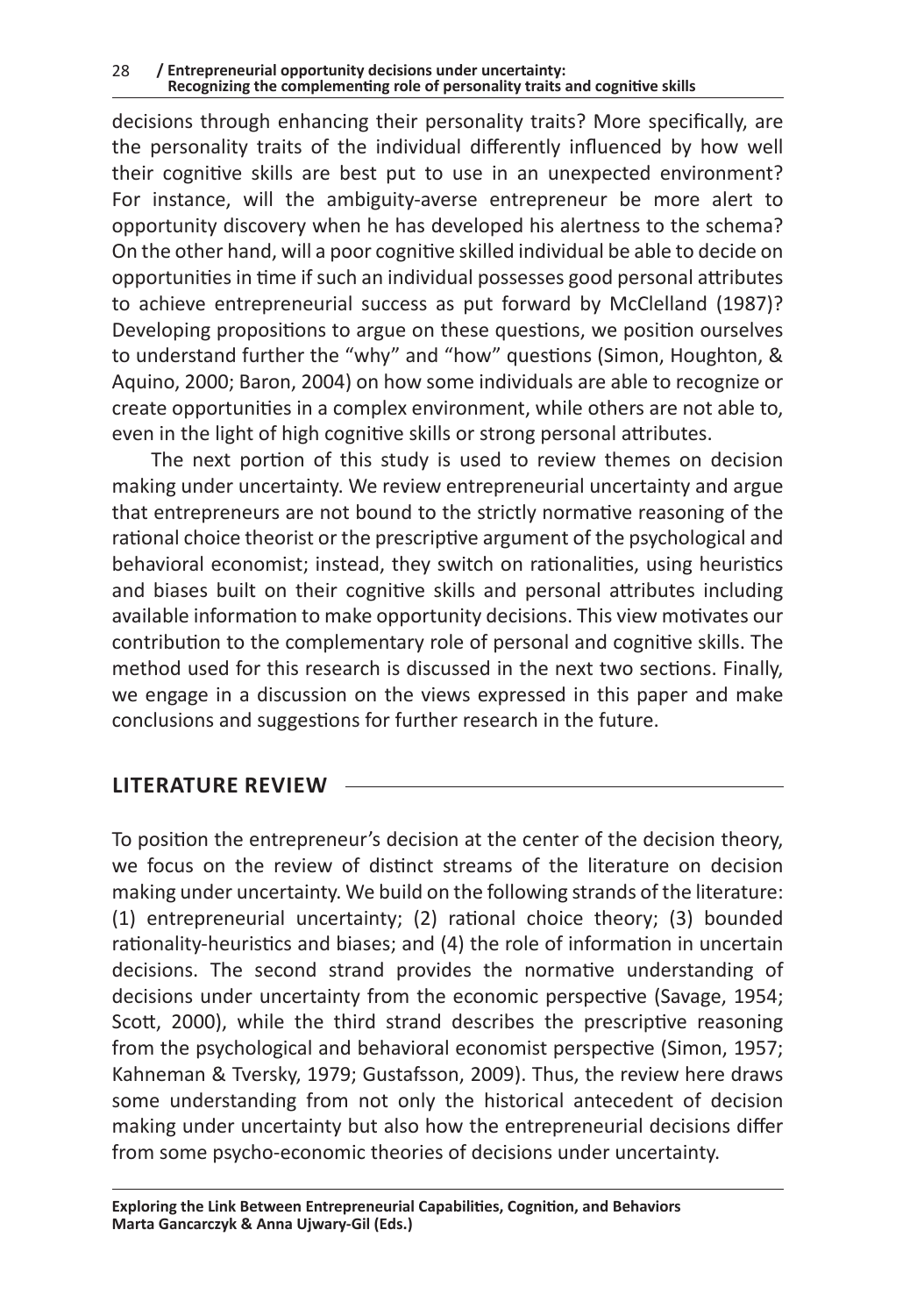#### **Entrepreneurial uncertainty**

Knight's (1921) work on risk, uncertainty, and profit describes risk as a situation or game that can be known with certainty through measurable probability, whereas it describes uncertainty as having no measurable probability or likelihood of occurrence. The former depicts some degree of uncertainty that is quantifiable and can be avoided by the entrepreneur, making adjustments to reduce his exposure to it. By Knight's reasoning, only the latter rather than the former is essential in explaining the nature of competition and profit. Besides, only through it can it be possible for entrepreneurs to supersede the normal returns associated with equilibrium in competitive markets. Because entrepreneurs cannot prevent uncertainty, neither can they insure against it, and they are characterized by their aversion or tolerance towards it (Amit et al., 1993). Moreover, the uncertainty type manifested eventually determines the entrepreneur's actions and decision policy (Milliken, 1987; McKelvie et al., 2011). Brundin and Gustafsson (2013) show that entrepreneurs attach different attitude to different uncertainty levels with regards to decision making. The uncertainty can be perceived as mild, severe or absolute depending on the available information. Mild uncertainties may pose intangible effects on the decisions of the entrepreneur and hence, manageable. However, severe uncertainties may create difficult situations for the entrepreneur in discriminating between relevant and irrelevant information in the presence of a foreseeable opportunity.

As noted in McKelvie et al. (2011), the specific kind of entrepreneurial actions, however, may depend on the nature of uncertainty, mostly influenced by the level of information asymmetry (Petrakis & Konstantakopoulou, 2015). In regard to the fact that the entrepreneur bears the sole responsibility for unmasking the uncertainty towards making such pertinent opportunity (McMullen & Shepherd, 2006), understanding the nature of uncertainty presents ways to delineate them to match one's decision. In this sense, we can argue that the nature of uncertainty plays a significant role in entrepreneurial decisions. It is important to note that these uncertainties are moderated by the availability of information. Kirzner (1979) suggests that information asymmetry is the revolving factor to market disequilibrium and opportunity recognition, and complete knowledge about the environment balances entrepreneurial decisions. In most instances, the means of handling certain uncertainties using private information, tacit knowledge, and cognitive biases are treated as private resources by entrepreneurs to have a comparative advantage over competitors.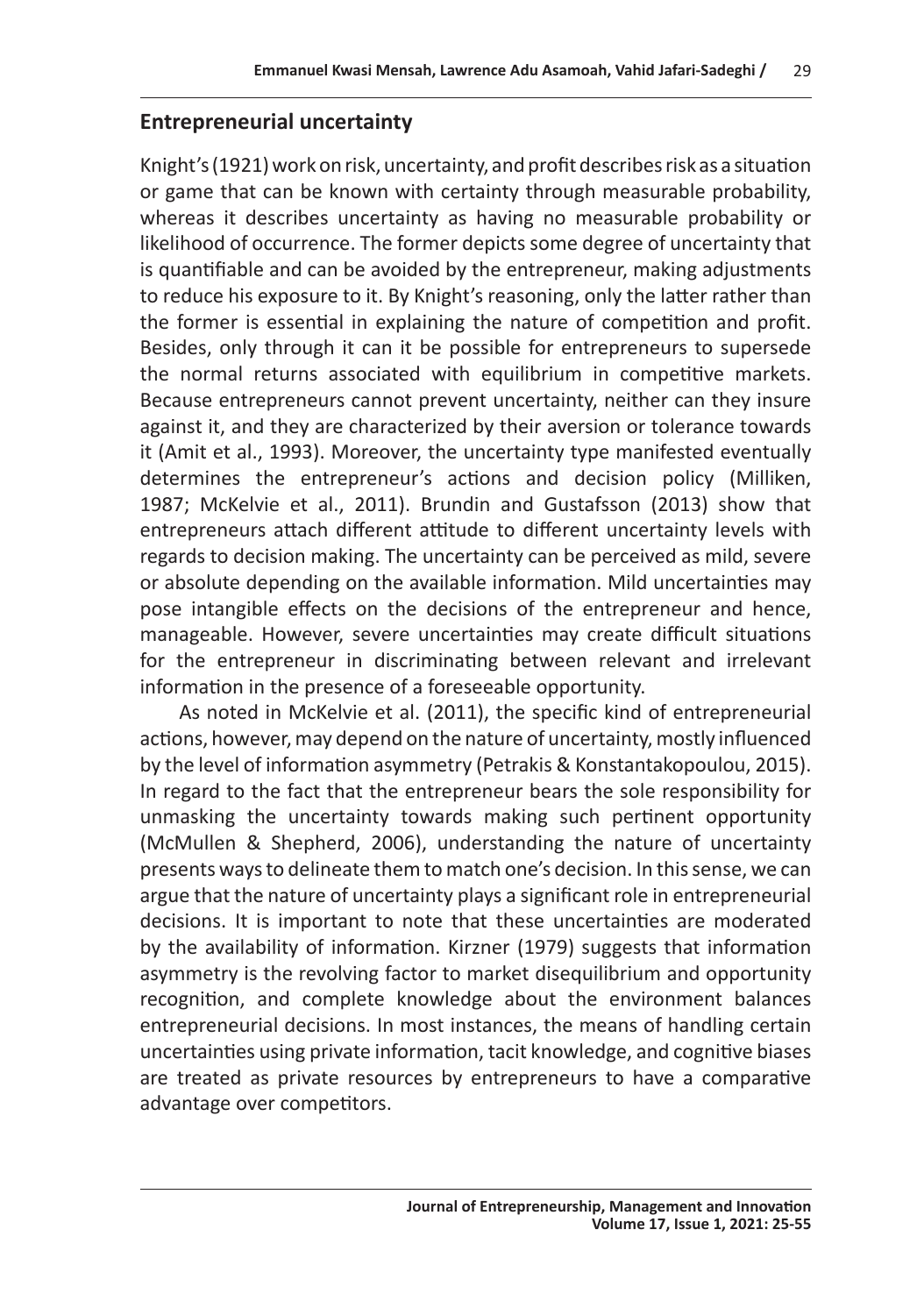#### **Rational choice theory**

The normative reasoning implied by the rational choice theorists follows the idea that all human actions are rational in character and motivated by want or goals that give optimal satisfaction. Individual decisions must be optimal, decisions ought to follow certain mathematical axioms to be rational; individuals are portrayed as economic agents who are fully 'rational minimizers' of subjective utility (Gigerenzer & Selten, 2002; Boudlaie et al., 2020). The rational choice theory attempts to explain decision behavior according to the assumption of utility maximization based on a selfish or altruistic preference (Neumann & Morgenstern, 1944; Scott, 2000; Moscati & Tubaro, 2011) while its theorists hold the view that people evaluate risky and uncertain prospects by comparing their expected utility values. One of the popularly used, yet well criticized for its non-practical axiomatization in human decisions, is the Subjective Expected Utility (SEU) popularized by Savage (1954). Savage's SEU describes how individuals make decisions under uncertainty in a fascinating way by reducing the whole decision spectrum into a common set of primitives; probability, utility, and options (Fischhoff, Goitein, & Shapira 1981). Under these primitives, the individual has the option to assign a probability of desirable outcomes (utilities) before making decisions. In other words, individuals are considered as identifying an alternative course of actions, anticipating their outcomes, and calculating that which is best for them. Rational individuals select the optimum alternative that gives the best satisfaction (Scott 2000). See also Mensah (2019) on how some mathematical approaches are used for decision making under uncertainty.

Nonetheless, such rationality is largely incompatible with the kind of information, the computational capabilities of the individual, and the environment (Simon, 1957; Gigerenzer & Selten, 2002). As contended in literature from the behavioral economists and entrepreneurial point of view, people behave in the context of complex social phenomena and an uncertain environment can be rational or irrational. These environmental uncertainties are defined as the lack of ability to properly envision the probable outcomes of a decision (Jafari-Sadeghi et al., 2019; McKelvie et al., 2011; Mokhtarzadeh et al., 2020; Smithson, 2012). Although a stream of research (see Downey & Slocum, 1975; Smithson, 2012) refers environmental uncertainties to the lack of predicting the likelihood of future events, others, e.g. Milliken (1987), point to the lack of information about cause-effect relationships (Milliken, 1987). Behaviors are perceived to be random in nature and diverge from rational choice theory more radically (Moscati & Tubaro 2011). As a result, the rational choice theory may not conform to the random behaviors of people in general when presented with uncertain choices. For instance,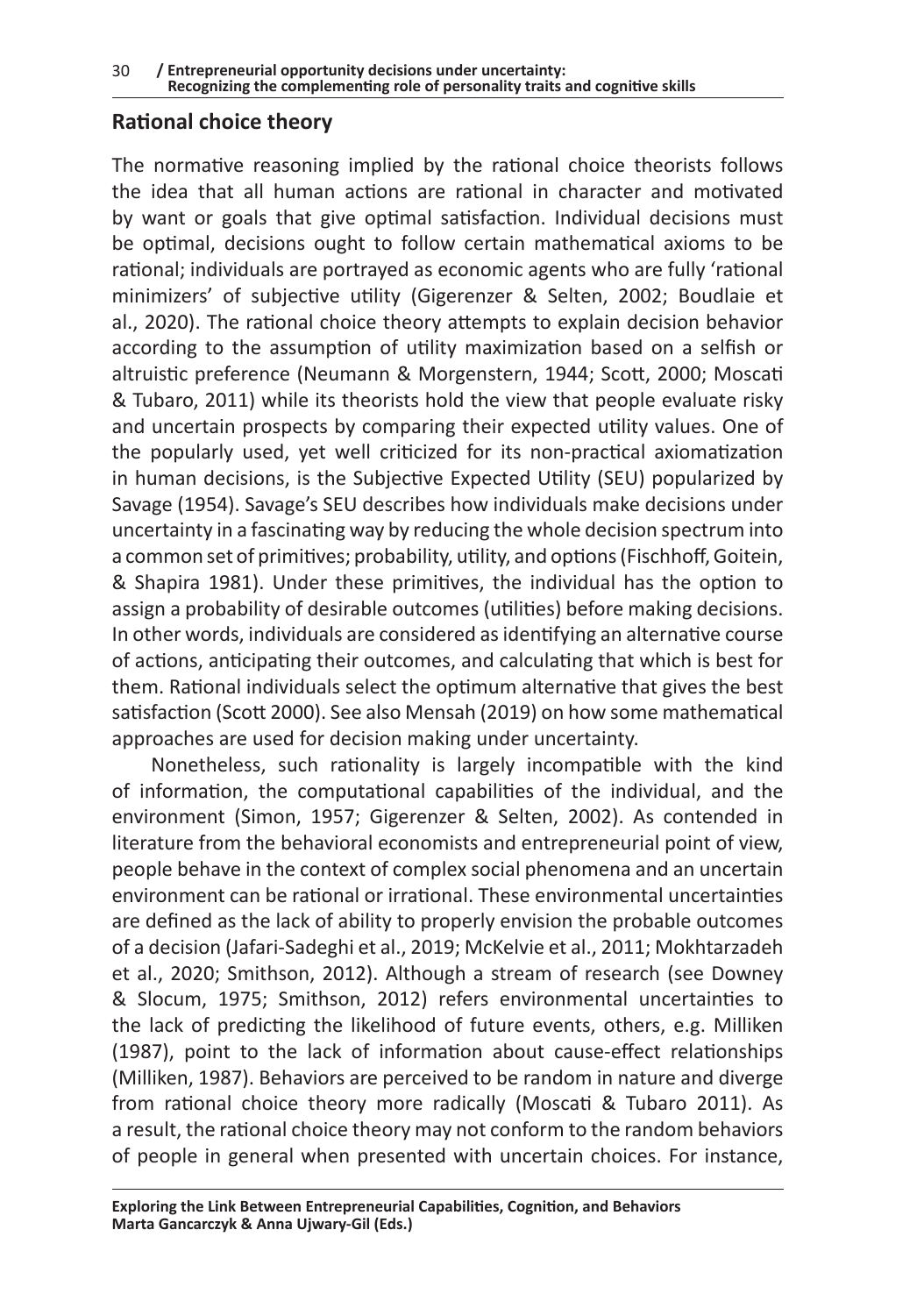Ellsberg's famous paradox demonstrates that decision makers and investors faced with uncertainty may not make choices consistent with the SEU but with ambiguity aversion to choices whose likelihood they have confidence in. In the entrepreneurship literature, the view is quite different. The conventional framing of rationality applies perhaps to opportunity discovery, since opportunity discovery calls for rationality that informs the search process – discovery, evaluation, and exploitation – that presents an expected outcome on the opportunity (Kirzner 1997). Miller's (2007) studies show that on the contrary, such rationality may be counterintuitive to opportunity recognition and discovery. This is because entrepreneurs engage in the distinct entrepreneurial process and the concept of rationality, if any fails to be characterized with the creative process of the entrepreneur. Recounting further from Knight's experience on rationality, which of course is different from the rational choice theorist view, a rational response to uncertainty may be to reduce it to risk if it is not possible to avoid. In this framework, rather than one focusing only on market profit, an effectuation logic must be applied, along this line, by making decisions based on affordable loss or acceptable risk (Sarasvathy, 2001).

Effectuation literature has been constructed to explain how entrepreneurs deal with uncertain environments (Welter & Kim, 2018) and how entrepreneurs handle uncertainties by taking advantage of various predictive and controlling strategies. In her theory, Sarasvathy (2001) shows that under conditions of uncertainty, entrepreneurs adopt a decision logic that is different from the one explicated by a traditional entrepreneurship model and rational choice theory. The entrepreneur exerts control over the available set of means which s/he has control over, such as personal knowledge, skills, social networks, etc., instead of focusing on goals (Gilbert-Saad, Siedlok & McNaughton 2018; Rezaei et al., 2020). As noted in Perry, Chandler and Markova (2012), the flexibilities of the effectuation logic allow individuals to take advantage of environmental contingencies as they arise and to learn as the firm grows. This said, as emphasized in Nielsen and Lassen (2012), the effectual logic is likely to be more effective in settings characterized by greater levels of uncertainty, particularly in the context of new businesses. Sarasvathy (2008) shows that effectual logic is predominantly used in the earlier stages of venture creation with a transition to more causal strategies as the new firm and market emerge out of uncertainty into a more predictable situation.

In summary, considering the complexity of the entrepreneurial process, although the construct of identity has predominantly been theorized based on the assumptions of neoclassical economics of rational choice, which assume causal effects when individuals pursue entrepreneurial opportunities, recent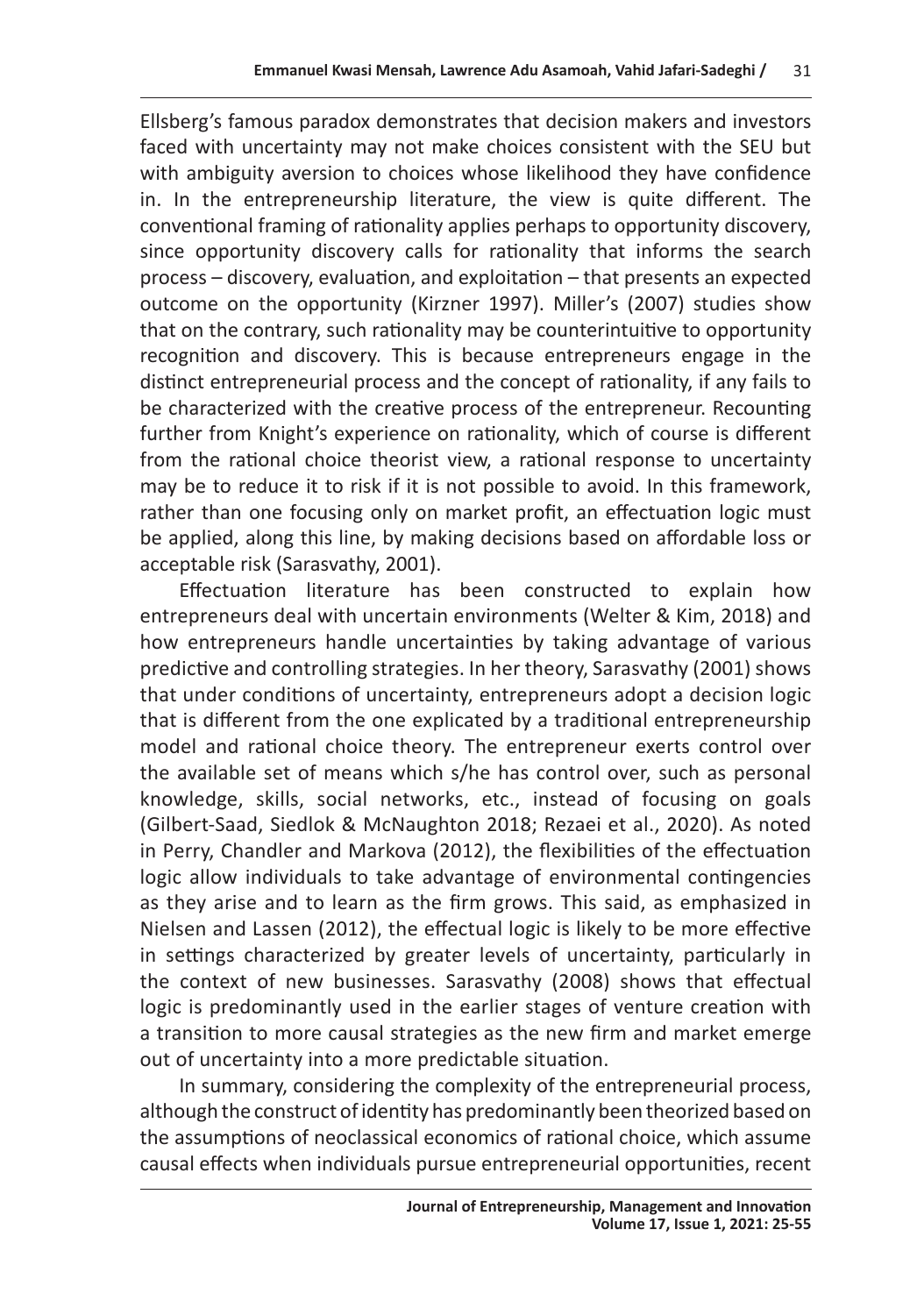argument differs. As with the satisfying theory of Simon and the effectuation theory of Sarasvathy, entrepreneurs employ effectuation logic (which includes the necessary heuristic activities), including cognitive biases when pursuing entrepreneurial opportunities in uncertain situations.

#### **Bounded rationality: Heuristics and biases**

Because there are naturally no such unlimited human resources such as unlimited cognitive capabilities, unlimited information and unlimited time, 'heuristics and biases' instead make up a residual category for deviations from rationality as defined by the expected utility theory. According to Simon, an individual's cognitive abilities are limited, and so decision making becomes a search process that would lead to satisfactory result guided by aspirations (Simon, 1957; Gigerenzer & Selten, 2002). Therefore, by arriving at such satisfying decisions, people are not seen as irrational but rationally bounded by the conditions in which they find themselves. Entrepreneurs particularly do not follow normative theories, as their preferences are highly inconsistent even in a situation involving no risk or uncertainty. In making decisions bounded by constraints, entrepreneurs use heuristics and biases based on their adaptation to experiences, skills, psychological plausibility, and the structure of the environment. Known as an adaptive toolbox, such tools consist of cognitive abilities – set of rules (search, stop, decide) and specific domain heuristics used in achieving proximal goals.

Heuristics and biases study how decision-makers, in this case, entrepreneurs, employ subjective opinions and cognitive mechanisms used in decision making, especially in a complex and uncertain environment. For instance, heuristics types such as availability, representativeness and base-rate fallacy, and illusion control (Kahneman & Frederick 2002) are commonly used in literature and largely employed by entrepreneurs in decision making. Besides, people who are more prone to use heuristics and biases during the decision-making process because of the complexity of the decision environment are more likely to become entrepreneurs (Busenitz & Barney, 1997). The heuristics and biases decision framework takes the SEU model of rationality as the counterfactual for comparison purposes, and stretches on the descriptive alternative—but not a normative alternative to decisions under uncertainty (Miller, 2007). While they are very useful to opportunity decisions, they are much dependent on the entrepreneur in question. Entrepreneurs with greater cognitive skills are more probable to construct cogent heuristics towards opportunity decisions than those with lower cognitive skills. In the sections that follow, we demonstrate how some personal behaviors and cognitive skills shape these heuristics and motivate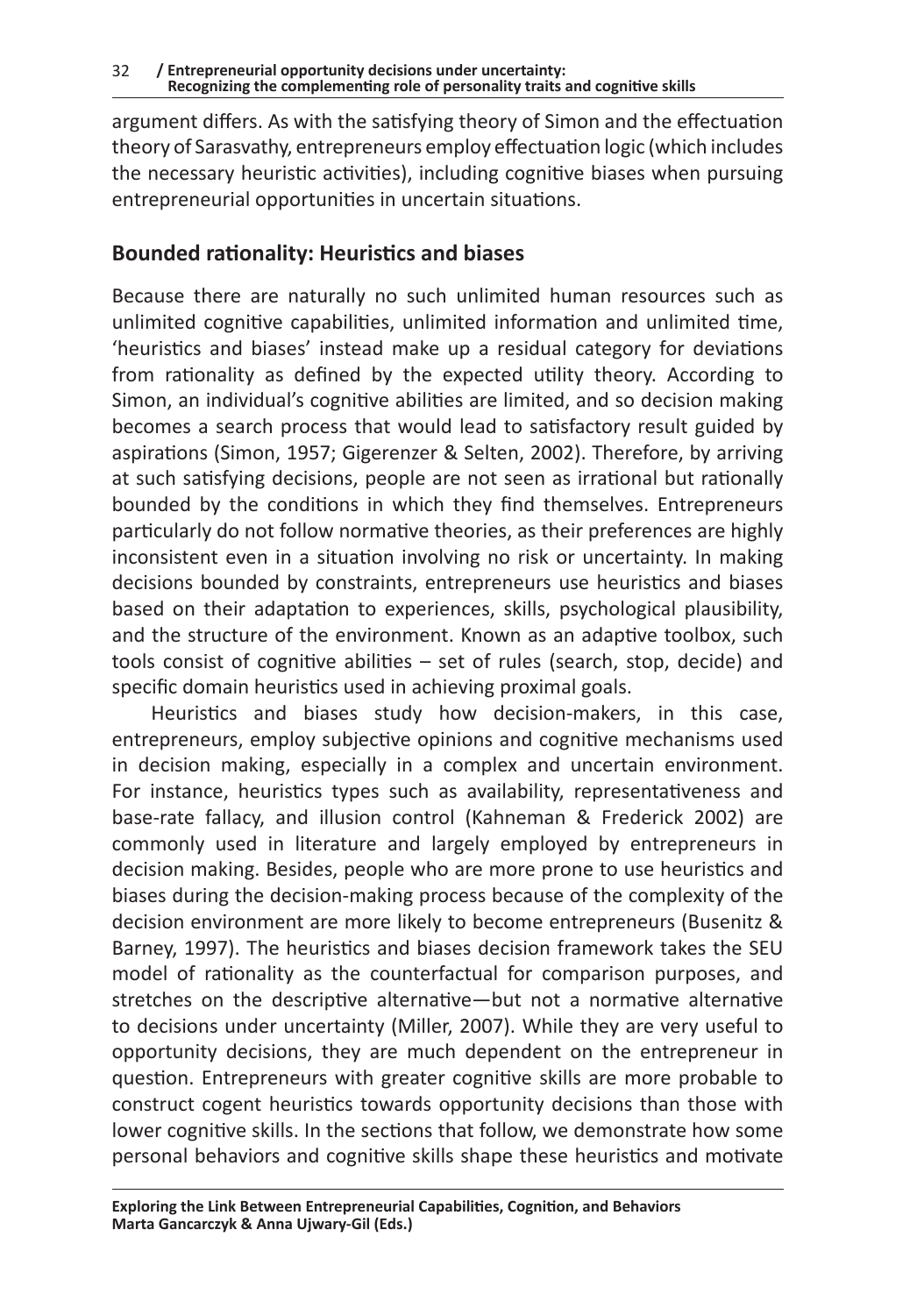or otherwise prevent the entrepreneur from making opportunity decisions in a complex environment.

#### **Role of information in uncertain decisions**

Shane & Venkataraman (2000) assert that the information necessary to recognize opportunity is not evenly distributed because of its specialization in society. In their celebrated paper, they termed this as 'information corridors' in which human beings possess a different stock of information that influences their ability to recognize a certain kind of opportunity. The decision environment is thus affected by the availability of information, which explains how certain people are able to recognize opportunities that others cannot identify. Available information creates mental schemas, which provide a framework for recognizing new information that triggers an entrepreneurship conjecture (Shane & Venkataraman, 2000; Koellinger et al., 2007). Entrepreneurs' tolerance for ambiguity, risk-taking propensity, confidence level, and confirmation bias are all contingent on the weight of evidence informed by the information at hand. Information asymmetry is important to the success of young entrepreneurs. Recent research on entrepreneurship has suggested that many entrepreneurs would change certain earlier decisions if they had had additional relevant information prior to their decision. For instance, for failed new venture owners who took risky action based on very limited information, overconfidence and illusion control (Jafari-Sadeghi et al., 2020; Zacharakis & Shepherd, 2001; Koellinger, Minniti, & Schade, 2007), additional and relevant information might have saved their short-span failed ventures (Simon, Houghton, & Aquino, 2000).

Because uncertainty is characterized by unknown or limited information, the entrepreneur is unable to anticipate any changes in the environment from which opportunities are generated (McKelvie et al., 2011; Milliken, 1987). However, since uncertainty is the main construct under which innovation, profit, market equilibrium and allocation of resources are made, information discovery and processing become an important concept in the creation of opportunities (Amit et al. 1993; Kirzner 1979; Knight 1921). As noted by Kirzner (1979), information asymmetry is the revolving factor to market disequilibrium and opportunity recognition. In this sense, information asymmetry forms the synthetic barrier between rational theorist decisions, which assume full access to information, and entrepreneurial decisions. While the former is constructive and formalized on probabilities deduced from the given information, the latter is heuristically indeterminate.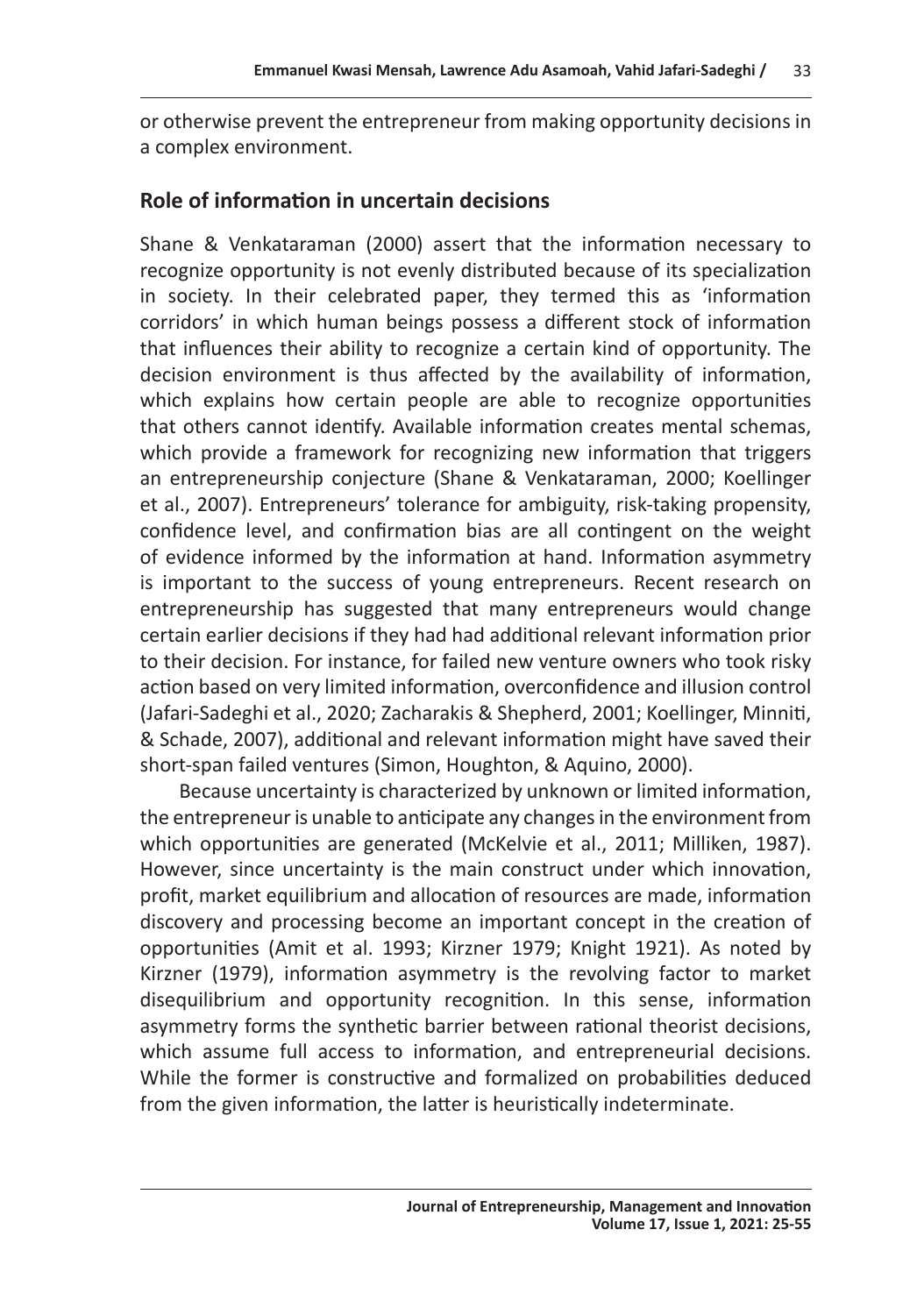#### **RESEARCH METHODS**

Our primary purpose is to identify some personality traits, also referred to as behavioral and cognitive skills, which entrepreneurs use in their opportunity decisions under uncertainty, and further examine the complementary role that these two pillars in the entrepreneurship research have on each other. We adapted the framework used by Garrett and Holland (2015), who developed propositions from the conceptual narratives of how environmental uncertainty and complexity differentially affect the motivations and cognition of independent entrepreneurs and corporate entrepreneurs to engage in entrepreneurial action. Taking advantage of the existing research findings and a state-of-the-art literature review, we construct a theoretical framework via propositions to explain how the creation or discovery of opportunity under uncertainty is affected by traits and skills and why recognizing the complementing role of the two is crucial for the entrepreneur's decisions.

To provide a complete overview of the entrepreneurial decisions under uncertainty, we began with the basic concepts of uncertainty in entrepreneurial decisions and its antecedents from the literature, encompassing psychoeconomic theories. Decisions under uncertainty that follow the normative and prescriptive reasoning of the rational theorist and behavioral economist yield optimal decisions and satisfying decisions. However, they are rarely what entrepreneurs rely on to make decisions on the opportunity. In this regard, the goal of the literature review was to explain how those psycho-economic theories differ from the former's approach. Moreover, since the main goal of this paper, in analyzing the entrepreneurial opportunity decisions under uncertainty, is to identify the complementing role of personality traits and cognitive skills distinctively discussed across the literature, a conceptual model, which divides into personality traits and cognitive processes, is adopted as the framework from which propositions are developed.

Across the literature, a different number of elements under these two strands are discussed (e.g., McMullen and Shepherd, 2006; Short et al., 2010; Shane & Venkataraman, 2000; Hansen et al., 2016). For instance, typical elements in the cognitive processes category include overconfidence and representativeness (Busenitz & Barney, 1997; Kahneman & Frederick, 2002), counterfactual thinking, affect infusion, alertness schema and pattern recognition (Baron, 2004; Gaglio & Katz, 2001), and effectuation process (Sarasvathy, 2001), which are all suggested as simple strategies used to reach acceptable decisions. On the other hand, elements in the personality traits category involve a person–opportunity nexus (Shane & Venkataraman, 2000) and they include self-confidence, hope, and emotions (Brundin & Gustafsson, 2013), self-efficacy and innovativeness, the need for achievement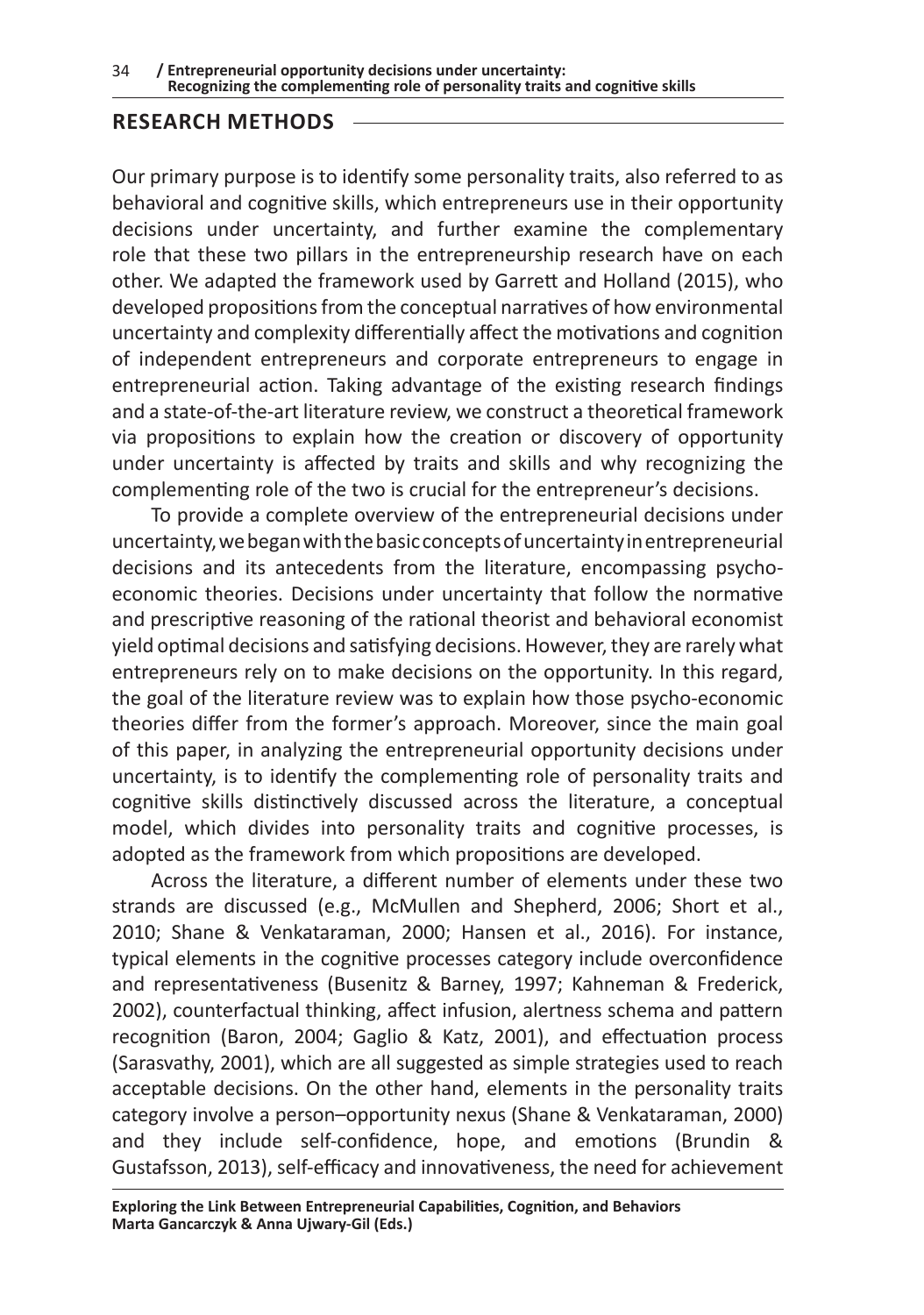(Kerr et al., 2018) and ambiguity seeking (Eichberger et al., 2012; Sukumar et al., 2020) among others. Although there are dozens of these traits and skills of the entrepreneur discussed in the literature, this paper focused on the main cognitive skills and personality traits that are most essential for decisions on opportunity discovery and creation. Figure 1 illustrates the conceptual model used. The model samples three main elements of personality traits: selfconfidence, ambiguity aversion, and locus control; and cognitive skills: alertness to schema, tacit knowledge, and counterfactual thinking. It is important to focus on just these few because this study is to determine how these traits and skills complement each other in an uncertain environment. The research papers selected for this study, therefore, focused on the main theme. Papers, which drew attention to entrepreneurial decisions and the broader decision theory – past and old, were used to solicit for the vital view that could be used to build an argument. Because many of our strong arguments needed papers that were published in peer-reviewed journals, we did not include papers that were not peer-reviewed even though some were useful.



**Figure 1.** Conceptual model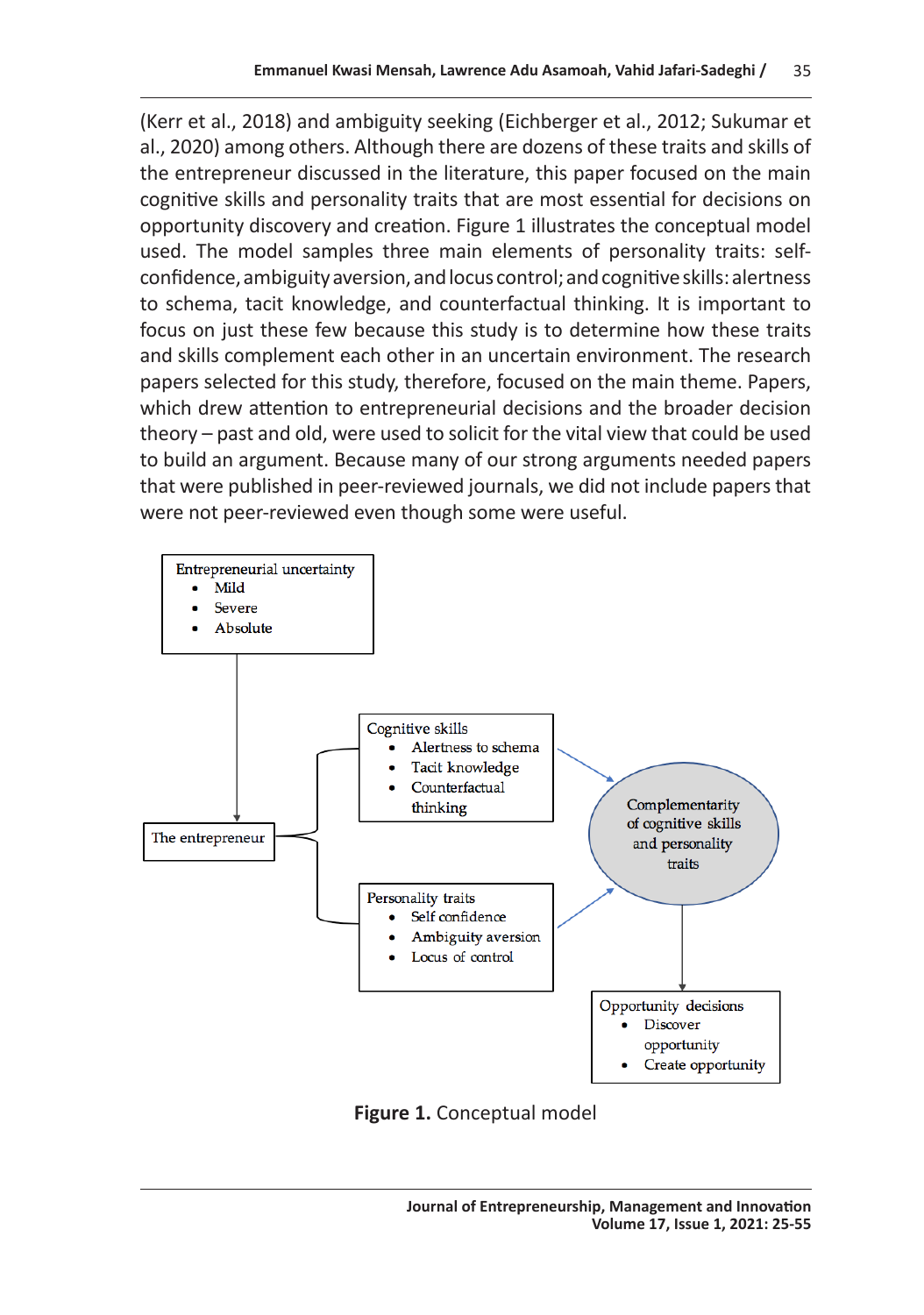#### **PROPOSITIONS**

#### **Personality traits and cognitive skills in entrepreneur decisions under uncertainty**

Until recently, prior studies have presented entrepreneurial personality as the key component of new venture formation and the reason for diverse decisions on opportunities (Shane & Venkataraman, 2000; Mitchell et al., 2002; Sadeghi & Biancone, 2017a). As the unique set of personality traits and differences in psychological and demographic characteristics became difficult to comprehend, studies on decision making shifted focus towards the epistemological difference, informational access, and environmental complexities of the entrepreneur. Most of these studies have particularly focused on the cognitive skills of the entrepreneur (Baron, 2004; Busenitz & Barney, 1997; Gaglio & Katz, 2001; Simon et al., 2000). Notwithstanding, who an entrepreneur is, what defines and drives them, and how they manage what they do requires an unblemished analysis of the past and recent views of the entrepreneurial opportunity decisions. In this paper, we mostly focus our discussion on personality traits and cognitive skills that present the entrepreneur with simple mental models towards decision making under uncertainty. In this paper, we argue that the broad discussion should be focused on the complementing role of traits and skills towards the decisions on an opportunity of the entrepreneur rather than a one-sided argument or a distinct view of the two.

#### **Personality traits towards opportunity decisions under uncertainty**

#### *Self-confidence*

In his article titled "Characteristics of successful entrepreneurs," McClelland (1987) employs a critical realist perspective to understand the personality traits of successful entrepreneurs. His observation demonstrates that selfconfidence is among the competencies and principal characteristics of successful entrepreneurs. This provided a helpful understanding of the way personality traits such as one's self-confidence contribute to entrepreneurial decision making under uncertainty. The support for this positive relationship is strong both theoretically and empirically. For instance, Schumpeter (1961) postulates that such motivation drives the will and actions of entrepreneurs to eventually overtake incumbent market leaders (in the sense of creative destruction). This notwithstanding, Bandura's (1997) theory of self-efficacy, which is rooted in social, behavioral theory, validates a positive association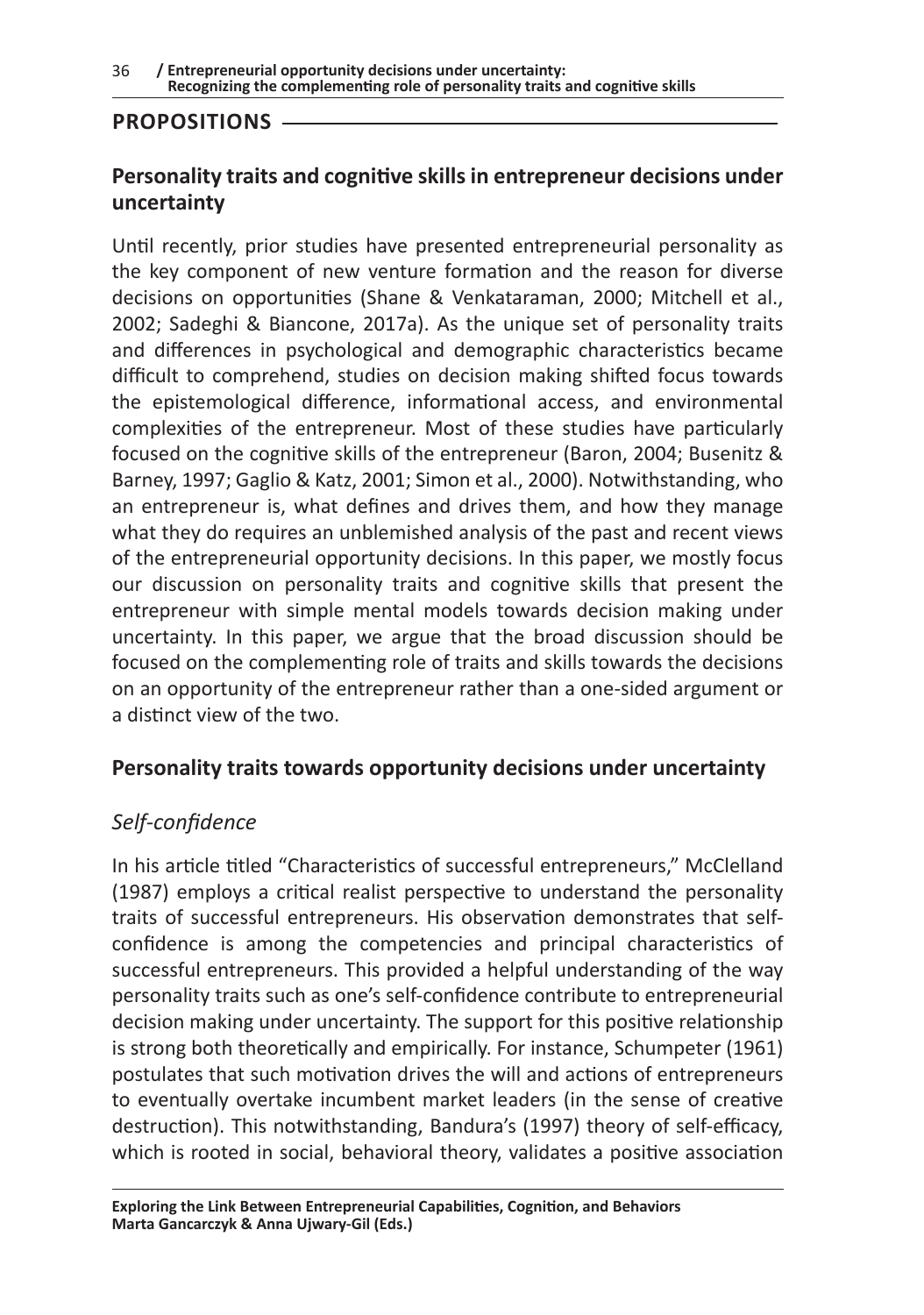between self-confidence and entrepreneurial outcome through the thoughts and behavior of the entrepreneur. In a related theory, though not in the entrepreneurial field, Vealey (2001) found a positive relationship between self-confidence and sports performance. Although the majority of prior studies found support for this line of argument, there exist some notable exceptions, such as Zacharakis and Shepherd (2001), and Koellinger et al. (2007), who found a negative association between self-confidence and performance. One possible explanation for such findings is that high confidence can lead to risk-taking and/or complacency, which in turn may impede an entrepreneurial decision under uncertainty. However, McMullen and Shepherd (2006) emphasize that if the entrepreneur is pushed by his self-confidence to overcome his doubt beyond a potential cost envisaged, then the entrepreneur's actions will be actualized. Thus, we propose that:

**Proposition 1:** *A higher self-confidence or self-efficacy of the entrepreneur will drive the willingness to bear uncertainty and make uncertain decisions on opportunities.* 

Regarding this proposition 1, there is the need to draw a thin line between known self-confidence and over-confidence as a prudent measure to avoid inaccurate decisions. Although entrepreneurial confidence is desirable, overconfidence, on the other hand, creates a bias that affects the accuracy of decisions (Busenitz & Barney, 1997; Koellinger et al., 2007; Zacharakis & Shepherd, 2001). Usually, for novice entrepreneurs and new venture founders, overconfidence is pervasive; inaccurate market predictions and perception failures are highly probable. They either show optimistic overconfidence or an overestimation of their own knowledge (Busenitz & Barney, 1997; Zacharakis & Shepherd, 2001) and apparently reduce the need for thorough information required for decisions under uncertainty. Overconfidence is associated with lower metacognitive ability and positive illusions that undermine the detailed process in decision making, resulting in inaccuracies and poor result.

# *Ambiguity aversion*

Entrepreneurs are predisposed to uncertainty in which they have to make judgments about a future they do not have control of. Relative to selfconfidence and entrepreneur's choices to success, prior studies emphasize that entrepreneurs often are faced with an ambiguous future that limits them from exploiting foreseeable opportunities under probabilistic judgments (Eichberger et al., 2012). In this way, ambiguity aversion, rather than risk aversion, becomes the main inhibitor of entrepreneur opportunity creation (Knight, 1921; Amit et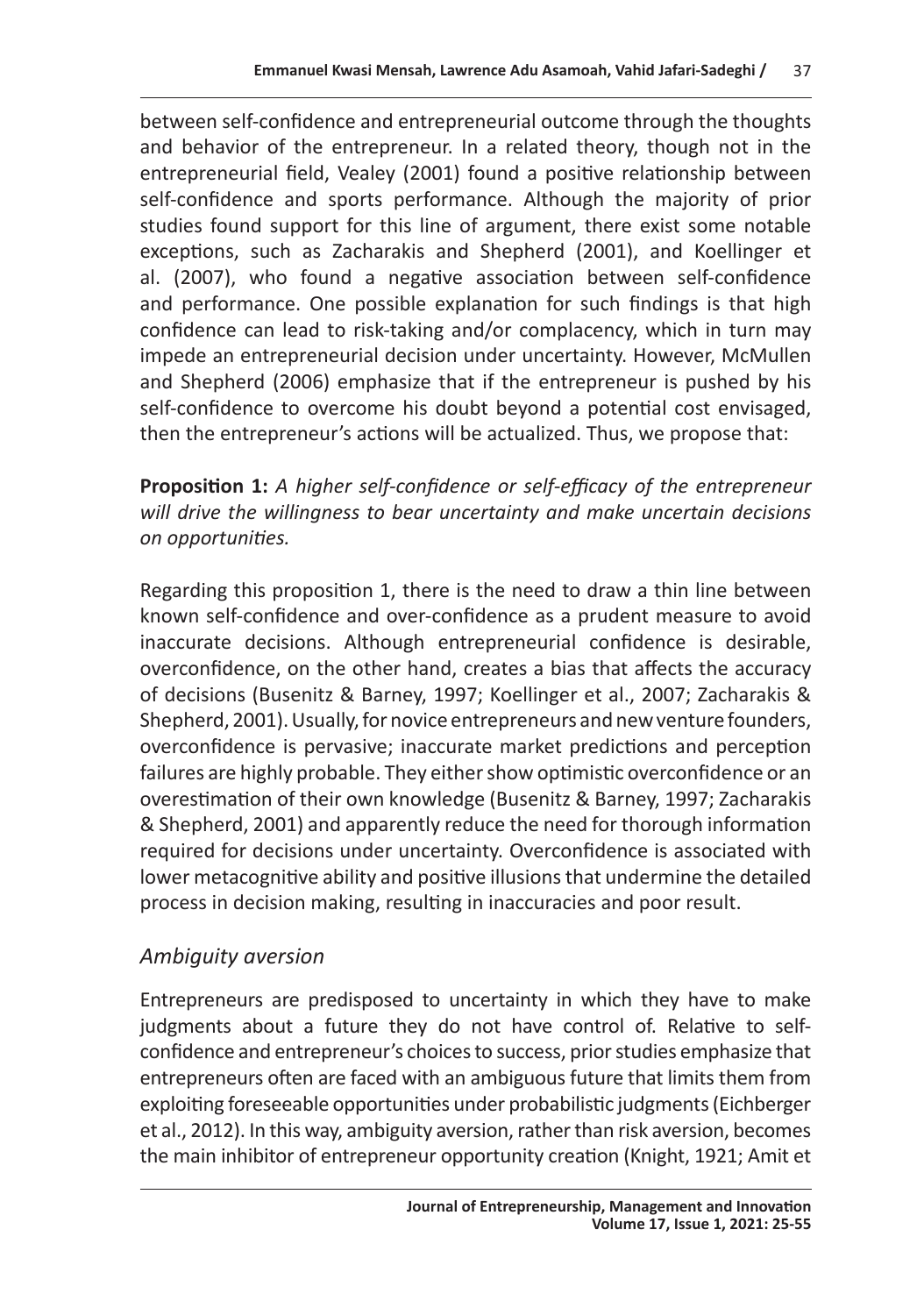al., 1993). Generally, ambiguity aversion can be an inherent character of the individual, which may be invariant with the information required for decision making. For instance, an entrepreneur's willingness to start a business may entail ambiguity judgments in which information about the future is often incomplete. If the entrepreneur were to wait for such additional information to increase the success of the foreseeable opportunity, the opportunity would have passed (Simon & Houghton, 2003; Ng, 2013).

**Proposition 2:** *A high ambiguity aversion towards opportunity in a complex environment will deter entrepreneurial decision on the opportunity.*

A degree of belief informs the entrepreneur's perception and psychological aspect of judgment. Subjective judgment formed as a response to an ambiguous future, following inadequate information or environment, can worsen the entrepreneur's tolerance towards ambiguity. In such an instance, an unwillingness to act and make decisions in the face of uncertainty can discourage entrepreneurs from certain opportunity discovery and creation (Bhidé, 2000).

Sarasvathy (2001) contends that entrepreneurs often have to undertake economic decisions in which the success of the future of their businesses are dependent on leveraging the firm's internal resources with the resources of external stakeholders (Harvey, Ng, & Klein, 2015). Notwithstanding, such complexities in the presence of limited resources increase the difficulties of assigning causes of success and failure, and since the establishment of cause and effect can present difficult situations to the entrepreneur, finding an associated source of performance may be highly ambiguous, in which impreciseness may be eminent in the entrepreneur's decisions (Ng, 2015). An ambiguity seeking entrepreneur may see ambiguity as an opportunity rather than a threat and such a view of uncertainty, according to Begley and Boyd (1987), may indicate a positive relationship with the financial performance of the venture. For instance, experienced entrepreneurs may draw on existing knowledge to evaluate the ambiguity surrounding the future prospects of their businesses (Sadeghi & Biancone, 2017b). This is because experienced entrepreneurs exhibit greater knowledge of the causes underlying their subjective probabilities and they may place greater emphasis on their subjective view of the opportunity, not only because of its probabilistic success but because they have their previous experiences bound to the subjective views (Jafari Sadeghi, Kimiagari, & Biancone, 2020). Thus, experienced entrepreneurs tend to act on their own personal judgments rather than consulting on objective probability judgment, which they may perceive as unreliable (Dew, Read, Sarasvathy, & Wiltbank, 2009). The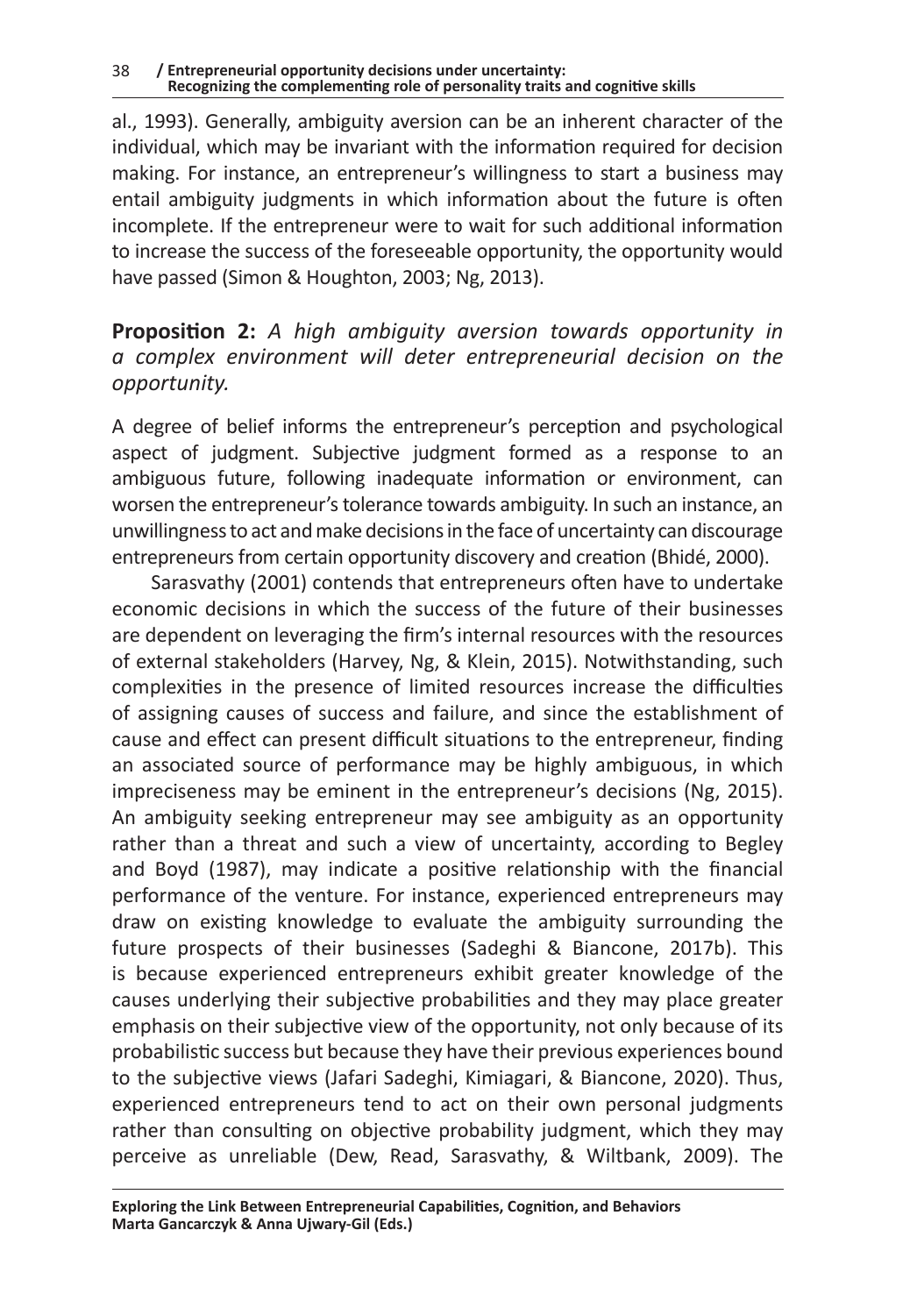implication of this complexity demonstrates that when making judgments to exploit opportunities, causal ambiguities may play a significant role in undermining the belief held in one's probabilistic judgments.

### *Locus of control*

Locus of control is a very important personality trait in shaping how an individual perceives the environment. It relates to the generalized belief that the outcome of an action is contingent on one's own behavior or the outcome is a function of external forces or environmental features that cannot be influenced (Rotter, 1990; Kerr et al., 2018). Both internal and external locus of control exists to characterize people on entrepreneurial opportunity decisions under uncertainty. People with an internal locus of control believe that event in their lives, both achieving success or avoiding failure on new ventures, are due to their own decisions, efforts, or action. They, therefore, show capabilities, willingness to learn, and pursue courses that will enhance their knowledge to influence the outcome of their environment (Asante & Affum-Osei, 2019; Garousi Mokhtarzadeh et al., 2020). In contrast, people with an external locus of control find the success of a new venture to be the result of uncontrollable forces (Yan, 2018; Kerr et al., 2018). They perceive an event in life as the outcome of luck or chance and, hence, their ability to discover opportunities may be impeded by their belief in luck rather than effort (Asante & Affum-Osei, 2019). An in-depth examination of the entrepreneurship literature has identified the locus of control, internally, as one of the most dominant entrepreneurial characteristics and one that is a predictor of entrepreneurial intentions. People with a high level of perceived internal locus of control have been associated with entrepreneurial behavior and a preference for innovative strategies amidst complex environment, while people with an external or low internal locus of control are perceived as having a conservative behavior in relation to the creation of new business ventures (Wijbenga & van Witteloostuijn, 2007).

Studies have shown that the founders of new businesses have a more internal locus of control than owners who were not involved in a start-up (Begley & Boyd, 1987; Yan, 2018). In their meta-analysis, (Rauch & Frese, 2007) concluded that an internal locus of control has a significant correlation with opportunity creation and the successful exploitation of the opportunity. An earlier study by Gürol and Atsan (2006) among university students, also found that students who are entrepreneurially inclined have an internal locus of control and a higher need for achievement and innovativeness than students who are not entrepreneurially inclined. Across the literature, an internal locus of control is thus observed to have motivational inclinations that make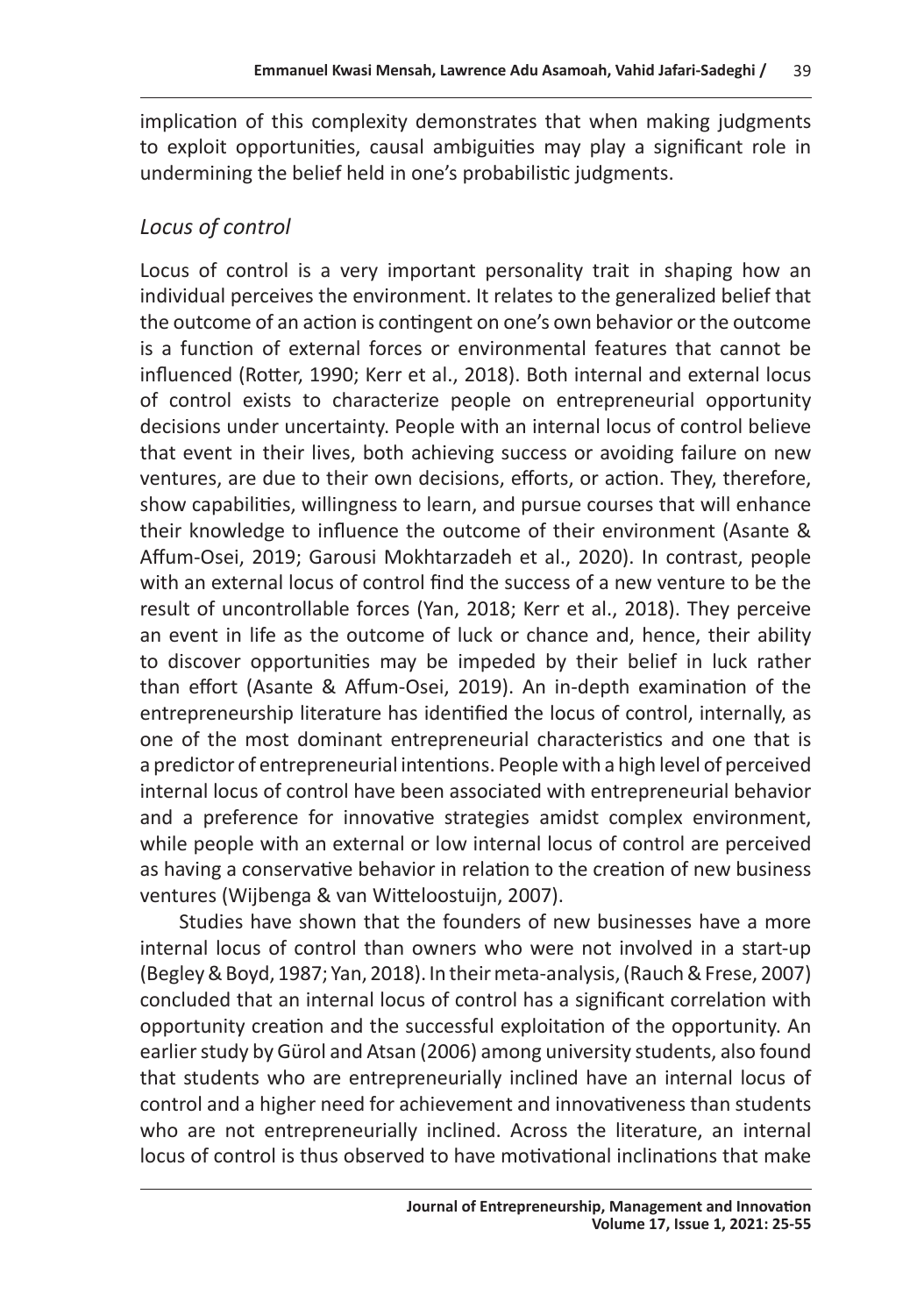entrepreneurs more proactive and alert to entrepreneurial opportunities. In contrast, a low internal locus control tends to be more passive. The support for this claim is given in Wijbenga and van Witteloostuijn (2007), where it is hypothesized that an external locus of control in the dynamic environment has a low degree of adaptiveness or responsiveness to environmental contingencies. It follows then that this belief makes them prefer low-cost strategies to business innovations. In simple terms, they fail to believe that they may be able to control business outcomes and actively change their environment (Rauch & Frese, 2007; Asante & Affum-Osei, 2019), which implies their failure to recognize opportunity even when it is obvious. The ability to induce a decision on a new venture and take full control and responsibility for the business's outcome, however, requires an entrepreneur who has a higher internal locus of control and a more positive attitude for opportunity creating. Thus, we summarize with the proposition that:

**Proposition 3:** *A higher internal locus of control will have a strong impact on the entrepreneur's perceptions on (new) opportunity discovery or creation.* 

#### **Cognitive skills towards uncertain decisions**

#### *Alertness to schema*

A schema is a cognitive structure of an evolving mental model that guides the individual in the reasoning and processing of information for a specific task (Gaglio & Katz, 2001). They could be mental mode constructs on market price differentials for which sensitivity and alertness could generate a pure arbitrage opportunity. Such schemas can be role defined or event defined, and they demonstrate high performance and opportunity recognition by entrepreneurs who adopt them compared to those who do not (Baron, 2004; Garrett & Holland, 2015). Entrepreneurial alertness, in line with schema, refers to an attitude of receptiveness to overlooked opportunities (Kirzner, 2009). In this regard, complex schema structures interlinking each other provide the entrepreneur with a projected view of environmental changes and quick corrections to any deviation from known patterns. On this, we could postulate that sensitivity to the schema will lead to a higher propensity to opportunity discovery.

**Proposition 4:** *Entrepreneurs who are sensitive to key characteristics of their schema will have a higher propensity to opportunity discovery and quicker ways to decisions under uncertainty than those who are not.*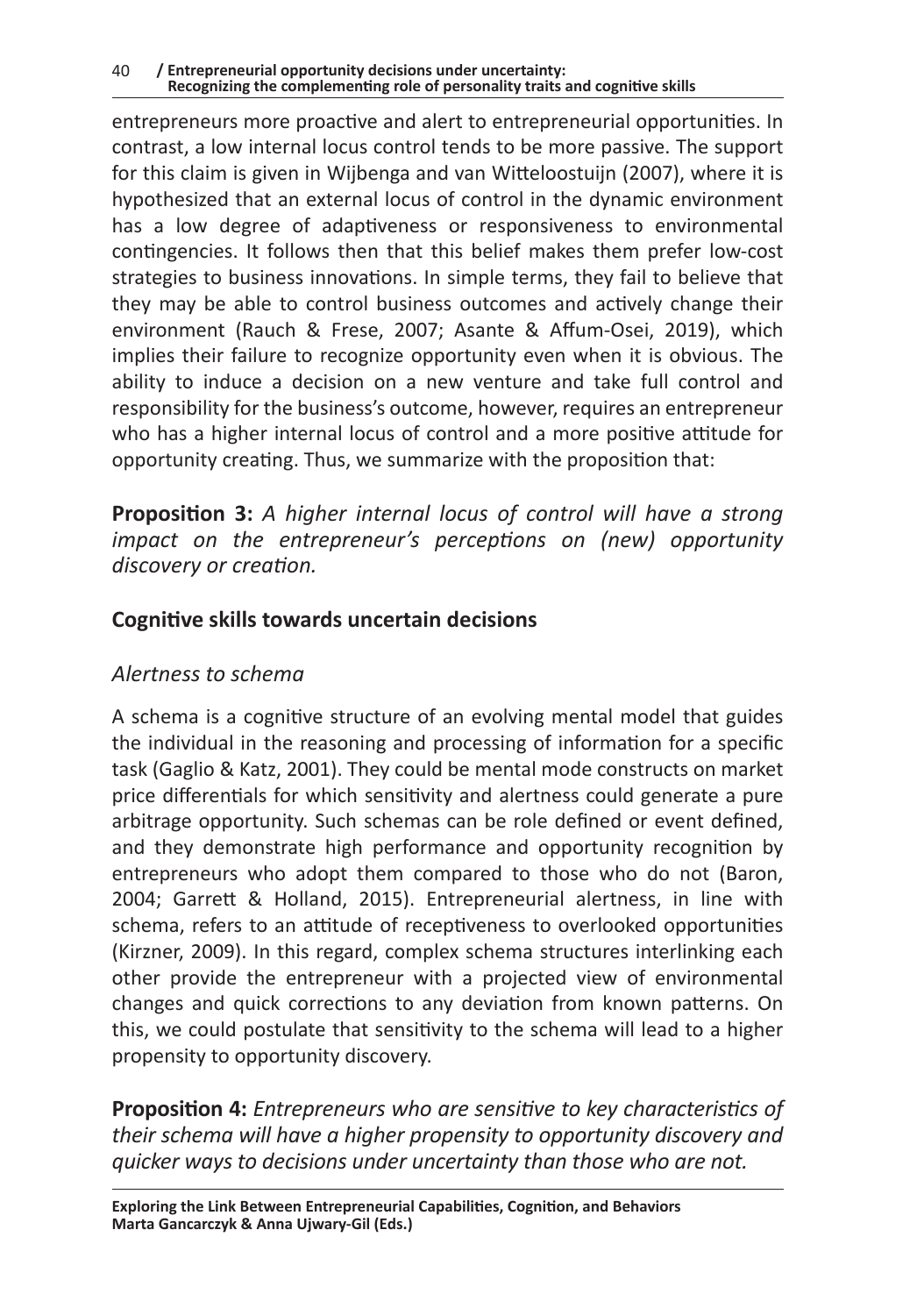Alert entrepreneurs prompted by schema can reassess and react to changes in the environment so easily, especially when seemingly unrelated changes in the external environment do not correspond to the current schema. Sensitivity and habitual activation of the schema can lead to the chronic schema (Gaglio & Katz, 2001), a situation which automates individuals to notice, without searching, opportunities, and market disequilibria. McMullen and Shepherd (2006) contend that cognitive and subjective differences between individuals allow some to have a more accurate projected view of changes in reality than others, and as a result, only such personalities can take appropriate entrepreneurial actions to correct deviations from known patterns within that reality. According to Valliere (2013), such entrepreneurial alertness can be said to arise from epistemological differences, where only some individuals know what to do. In this sense, the entrepreneur can make reasonable predictions of the future to plan new business moves to his advantage. For instance, successful product innovations are based on an entrepreneur's ability to recognize and develop new or unique resource combinations. Since alertness favors an intuitive decision process, an entrepreneur's mental schema enables him to develop a detailed understanding of the unique ways in which the business's resources can be combined to achieve a greater outcome (Ng, 2015). It is roughly the case that entrepreneurs who are more likely to recognize patterns among a system of relationships and schemas are usually those who discover opportunities. This is also mostly the phenomenon seen with experienced entrepreneurs, since their experiences and developed schema offer a more nuanced understanding of their decision settings, than in the case of novice entrepreneurs (Baron & Ensley, 2006).

# *Tacit knowledge*

One of the greatest assets of the entrepreneur is his tacit knowledge formed through past experiences and the logical understanding of related patterns of events in the past. Tacit knowledge identifies the entrepreneur with a set of epistemic tools under which coherent decisions can be made. Though the concept of tacit knowledge is difficult to visualize or parametrize given its subjective, personal and idiosyncratic nature, it is known to demystify future circumstances and induce information search regarding the decision to create or recognize the opportunity. When the decision environment is varied with different degree of uncertainties and a lack of information, tacit knowledge provides an intuitive judgment on what actions must be taken (Ancori, Bureth, & Cohendet, 2000). From the cognitive point of view, the entrepreneur's knowledge forms the basis for most of the biases made in uncertain decisions. Tacit awareness connects to the uncertain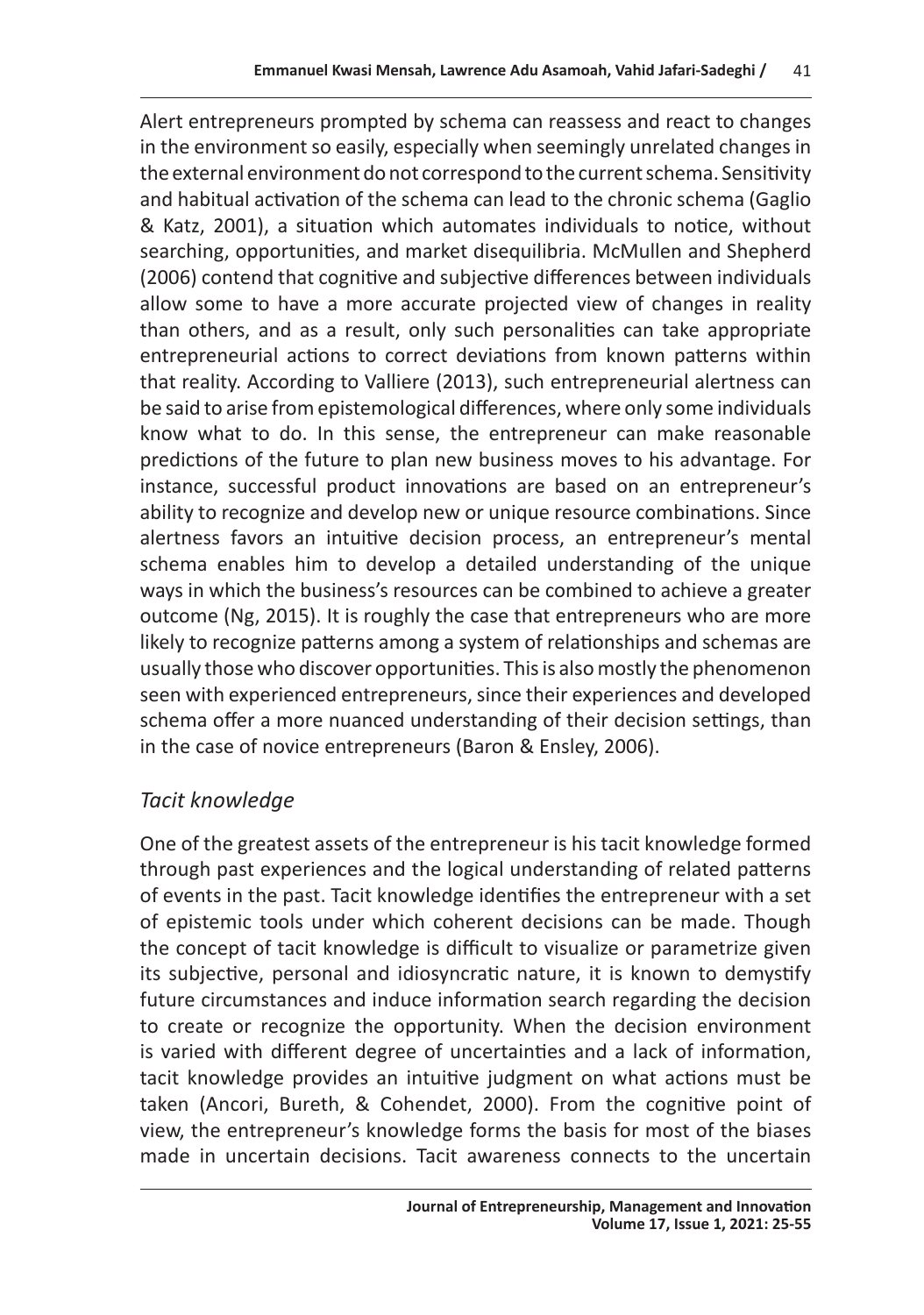external environment and induces a construct for schemata, alertness, and meaningful patterns for the recognition of opportunities (McMullen & Shepherd, 2006; Kirzner, 2009). Johnson and Bock (2017) demonstrate that the formation of tacit knowledge over time results from accumulated prior knowledge, which becomes valuable to the entrepreneur in making sense of the uncertainty in the environment. Prior studies, including Khatri and Ng (2000), and Baron and Ensley (2006), also conclude that entrepreneurs who employ tacit knowledge are "mentally richer" in identifying and further deciding on opportunities, whereas novice entrepreneurs may be denied those opportunities under uncertainty. To this end, the following proposition is clear to the concept of tacit knowledge:

**Proposition 5:** Entrepreneurs who possess tacit knowledge that codifies into information will be 'richer' in recognizing an opportunity and deciding on opportunity creation.

### *Counterfactual thinking*

Counterfactual thinking is a cognitive skill that opportunity-seeking entrepreneurs engage in when confronted with a surprising or uncertain environment. It involves useful heuristics for developing educated guesses on the contrary to existing facts (Gaglio, 2004) and comparison of actual events to "alternatives that are constructed ad hoc rather than retrieved from past experience" (Kahneman & Miller, 1986, Arora et al., 2013). The imagination of 'what might have been,' reflecting on alternative outcomes if the individual in question has taken different actions, can produce a mixed pattern of both potentially beneficial and harmful effects (Roese, 1997; Baron, 2000). Individuals engaging in counterfactual thinking usually focus on imagined outcomes that are better than those they achieved, which produces a feeling of regret. While this may be the case, as discussed in the cognition theory elsewhere (Landman et al., 1995; Roese, 1997), the reverse implication is pervasive in the entrepreneurial literature due to its importance with respect to the process of causal inference—efforts (Baron, 2000; Gaglio, 2004)).

A positive emotional experience (Landman et al., 1995), resulting from the relevant counterfactual thinking, could result in new venture creation and strike a difference between entrepreneurs and non-entrepreneurs (Baron, 2000). Thus, we hypothesize that the relevant counterfactual thinking will lead to opportunity discovery.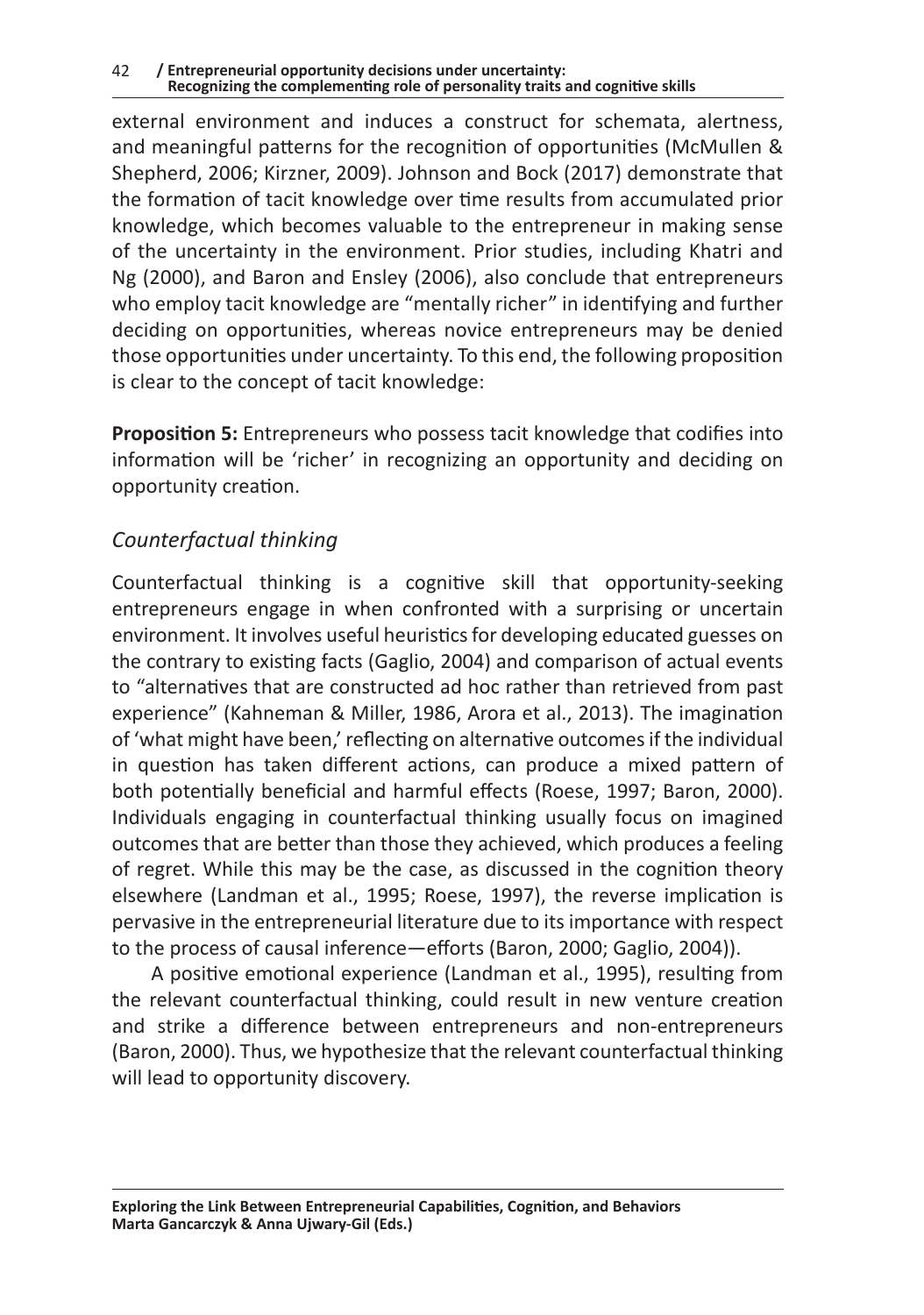**Proposition 6:** *The relevant counterfactual thinking engaged in by the entrepreneur will have a causal consequence on opportunity creation than those who do not.* 

While we propose that counterfactual thinking will lead to the creation of new entrepreneurial opportunities through a positive emotional experience, we are most interested in how opportunity finders use counterfactual thinking. To examine this, we turn to use the argument established by Gaglio (2004) and Baron (2004). Baron (2004), in particular, argues that entrepreneurs are less likely than others in counterfactual thinking, since they may want to reflect on the future-oriented perspective than engage in past guilt. This notwithstanding, using a sequence of propositions, Gaglio (2004) proposed that the mental simulation and counterfactual thinking of the entrepreneur are a mechanism through which entrepreneurs identify and develop innovative opportunities. Because counterfactual thinking is involved in the evaluation of the pursuit of goals, entrepreneurs are able to use it to construct models that correspond to conjecture and into the identification and discovery of opportunities. In a recent study, Karim (2017) found counterfactual thinking influences opportunity identification in entrepreneurial career intention. As further propounded by Gaglio (2004), opportunity finders generate forward counterfactuals based on maintaining the unusual or unexpected event's, whereas non-finders do not. It follows closely from Kirzner's view, that alert individuals are those who use counterfactuals they construct in order, albeit with other mental mode constructs, to discover opportunities in unknown circumstances.

#### **Recognizing the complementarity of personality traits and cognitive skills**

Persisting research questions in entrepreneurship encompass how decisions on opportunities are made under a complex and changing environment. Specifically, why do some people but not others decide to discover and profitably exploit opportunities? Why do some people and not others succeed in new venture formation and why are some entrepreneurs more successful than others (Baron, 2004; Mitchell et al., 2002; Shane & Venkataraman, 2000)? These questions underscore the differences among individuals in terms of their personality, biological make-up, and cognitive abilities. The general research on the collective understanding of the thinking process of the entrepreneur has gone beyond the single-insight individual paradigm to embrace access to information and cognitive abilities as the probable factors to discovering opportunities and partially answering the above-raised questions (Mitchell et al., 2002; Shane & Venkataraman, 2000).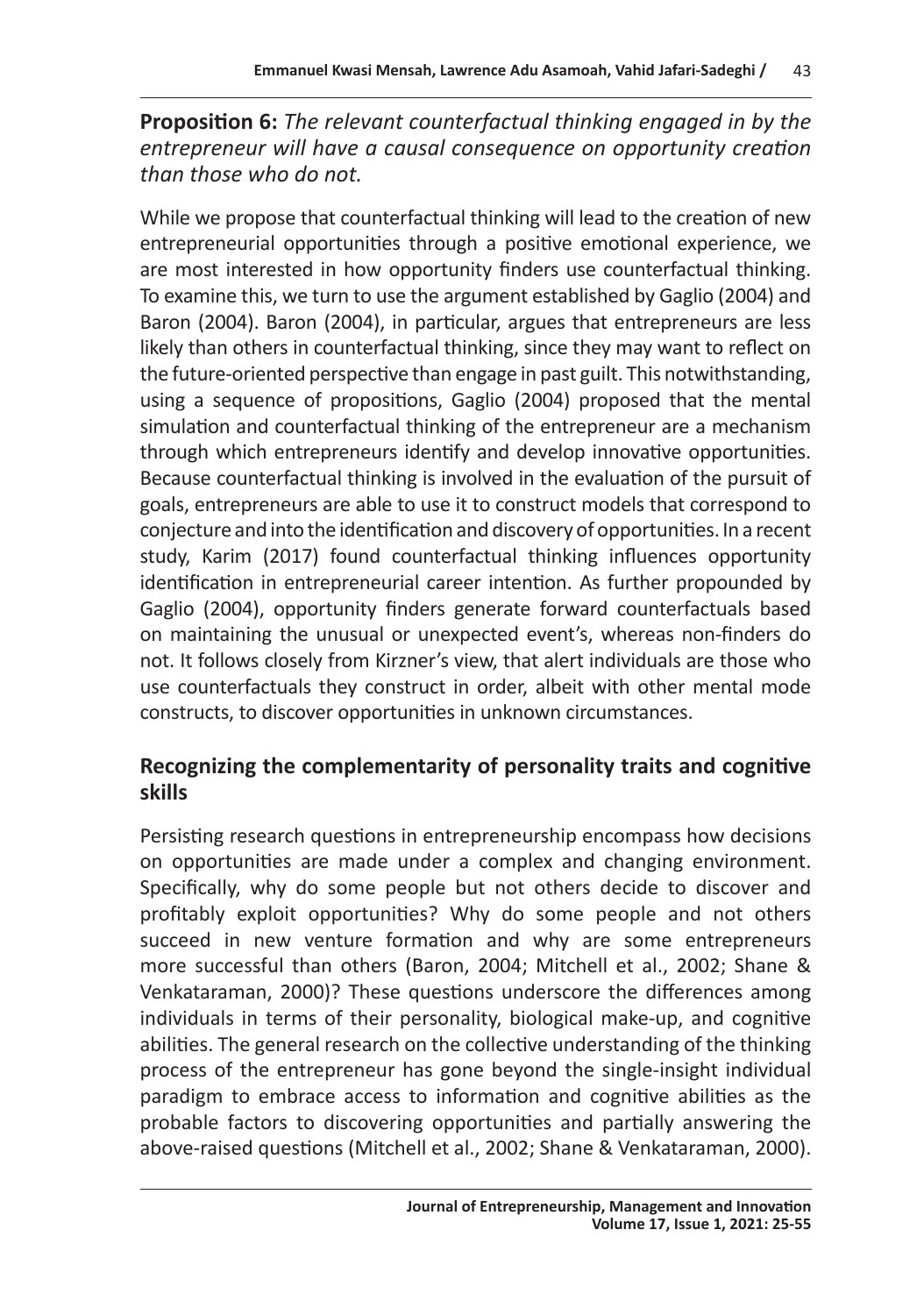#### 44 **/ Entrepreneurial opportunity decisions under uncertainty: Recognizing the complementing role of personality traits and cognitive skills**

Earlier on we made propositions that reiterate the role personal and cognitive skills play in the uncertain decisions on entrepreneurial opportunities. The importance of cognitive abilities emphasizes the significance of cognition as the divisive component to answering the 'why' and 'how' questions in the entrepreneurship decision process (Baron, 2004). It includes all the processes that are cognitive in nature, such as recognizing, problem-solving, or creative thinking, all of which take place within a person. The personal nature of the entrepreneur and his environment also represent an important understanding of 'why' certain decisions are made. These two complement each other in answering the 'how' and 'why' questions on opportunities under uncertainty. The significance of these bi-directional, complementing effects on entrepreneurial decisions under uncertainty are manifested through the following propositions: (1) personality traits are enhanced by cognitive abilities and, (2) cognition towards decisions is affected by personality traits. We argue these propositions below:

#### **Proposition 7:** *Personality traits are enhanced by cognitive abilities.*

In theorizing from the given propositions, it is easy to recognize that entrepreneurs who have developed their cognitive abilities are adequately prepared mentally in their personal pursuit of profit to make decisions in an uncertain environment. Additionally, their perception and opinions are more influenced towards a positive desire to explore an opportunity when cognition is utilized in the decision process. For instance, entrepreneurs rich in tacit knowledge are enhanced with a higher confidence to approach opportunities, whereas poor thinking and problem-solving skills contribute to negative outcomes. Previous scholars attribute a lower perception of risk and a personal decision to start new ventures to cognitive abilities and biases (Busenitz & Barney, 1997; Simon et al., 2000; Biancone & Jafari Sadeghi, 2016). At the broadest level, these cognitive abilities induce a sense of capabilities – a personal enhancement to pursue opportunities. Cognition plays a central role in self-efficacy, self-confidence, and self-motivation. For example, tacit knowledge and entrepreneur alertness can induce an appreciable level of self-confidence needed to embrace decisions under uncertainty. There have been studies showing a positive correlation between cognitive abilities and personality traits, notably the five-factor model (Tuten et al., 2001; Rammstedt et al., 2016), and between personality and entrepreneurial outcomes (McClelland, 1987; Murnieks et al., 2015), which enhances the argument of the role cognition plays in the development of some notable personality traits of the individual.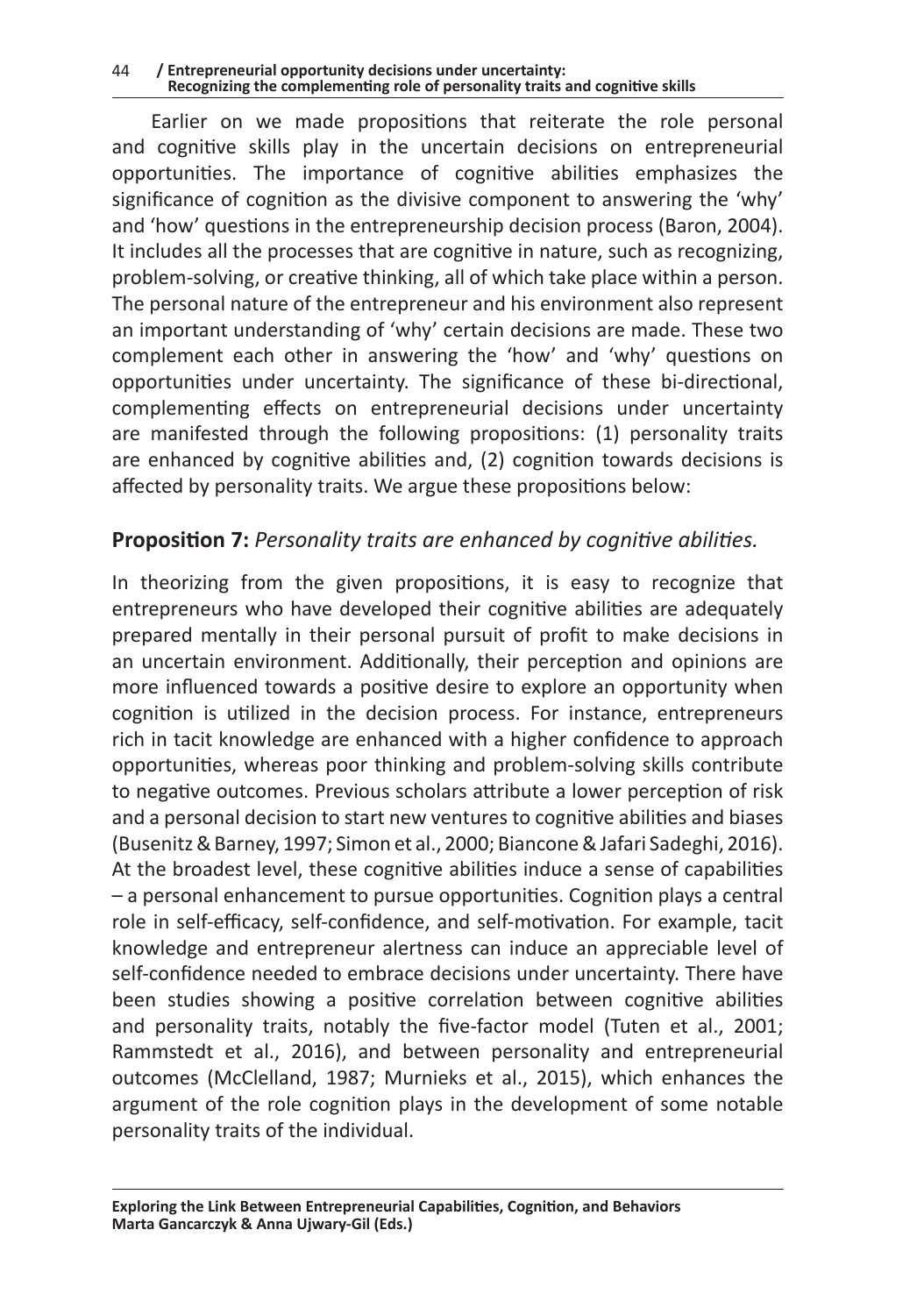#### **Proposition 8:** *Cognition towards decisions is affected by personality traits.*

Across the breadth of literature on psychology and organizational behavior, personality has been demonstrated to have an influence on several factors germane to prudent decisions (Baron, 2008; Rammstedt et al., 2016). The existence of the ability to construct schema and be alerted to it, combine tasks, and evaluate decisions on opportunities can be understood to be the consequence of a moral firm and knowledgeable entrepreneur. The study of Rammstedt et al. (2016) established education as the correlation between cognitive abilities and one's openness as well as emotional stability. It is therefore agreed that personality traits are instrumental in the development of intellectual skills (Ackerman, 1996) and mental structures. The extent to which one develops alertness to the schema, for instance, depends on belief and perception of the world. Entrepreneurs who are highly ambiguity intolerant tend to relent on the effort to construct a schema for uncertain decisions. Such a negative view of uncertainty prevents broader cognition and heuristics to creativity and opportunity search. Furthermore, recent findings suggest that emotions, motivation, affect, self-confidence and fear can potentially override and "tip the balance towards specific decisions" when the environment is uncertain (Baron, 2008; Brundin & Gustafsson, 2013; Dimov, 2007; Jafari-Sadeghi, 2020). Therefore, while the personality paradigm, in theory, maybe under-studied in recent works it is essential to cognition, the general entrepreneur behavior and decisions in an uncertain environment.

#### **DISCUSSION AND CONCLUSION**

The central task of entrepreneurship is the willingness to act on economic decisions using information with or without certainty. In real-world entrepreneurial decisions, entrepreneurs with balanced personality traits and cognitive skills have been found to invariably exhibit success in their own ventures (McMullen & Shepherd, 2006; Garrett & Holland, 2015; Hansen et al., 2016). Yet, few entrepreneurial studies have advanced the literature on the dual complementing role of personality traits (Nawaz, Abbas Bhatti, Ahmad, & Ahmed, 2018) and cognitive skills, examining them from the perspective of entrepreneurial behavior, identity, and context. The larger framework for decisions under uncertainty rests on the combination of personal behavior, sunk outcomes in committed ventures, the entrepreneur's cognitive skills, and the complexity of the environment. Besides, the contextual and social influences at a given time affect the decisions and the shaping of ideas of the entrepreneur (Dimov, 2007). This characterization of entrepreneurial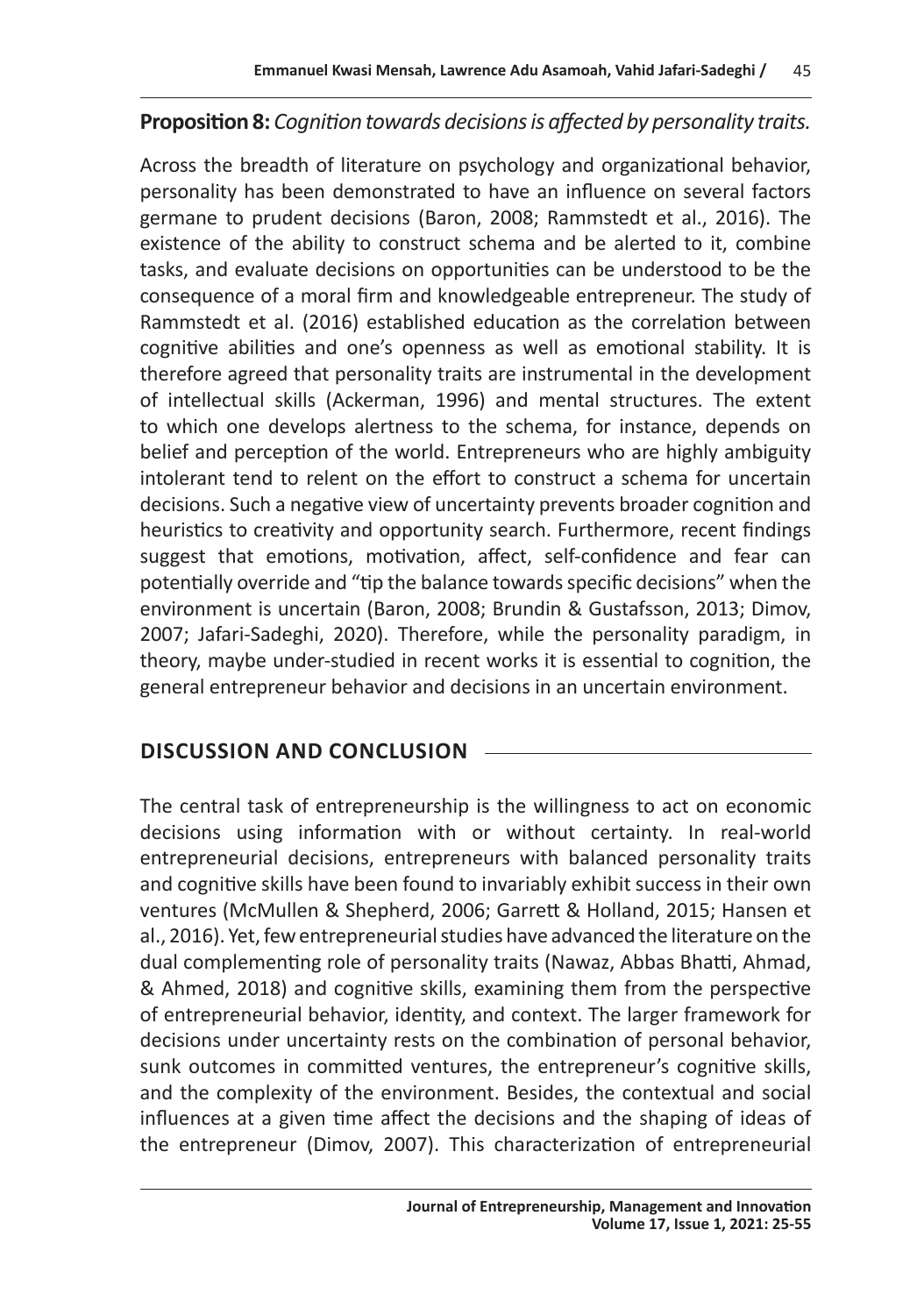personality traits and cognitive skills adds to the research on decisionmaking. In this study, we sought to achieve this by connecting personal traits with cognitive skills in their complementarity using some propositions to buttress our argument. In this regard, eight propositions are proposed in a framework that explores the integration between entrepreneurs' cognitive skills and personality traits in their discovery of business opportunities under uncertainty. This has some implications in both theory and practice.

Theoretically, our perspective contributes to a holistic view of opportunity decisions. It redirects the traditional analysis path of entrepreneurial decisions discussed distinctively from the personal behavior or cognition paradigm, which does not provide a complete view of the larger entrepreneurial decisions under uncertainty. We believe this a great step towards a finergrained typology of views, research, and teaching of opportunity discovery or creation in an uncertain environment. Additionally, we expect that analysis considering the complementary role of personal behavior or cognitive skills will further help to demystify the question of why and how some people but not others decide to discover and profitably exploit opportunities (Baron, 2004; Mitchell et al., 2002). Practically, our argument provides further insight into the black box of entrepreneurial opportunity decisions under uncertainty and thus highlights the need for a broader perspective for the entrepreneur, especially in the early stage of venture formation, where some cognitions and required personal attributes are needed in consonance for entrepreneurial action. This framework has implications for the characteristics of individuals planning to start a new business under the uncertainty. For instance, individuals with higher self-efficacy (personality traits) are seen as more willing to exploit business opportunities under uncertainty, as accurate decisions require a striking balance of how they are able to use some heuristics to further their cognition. We argue that, while objectively some gifted entrepreneurs may possess natural decision techniques, the ability to create certain opportunities under uncertainty relies largely on their trained cognitions and personal behavior.

We conclude by emphasizing that entrepreneurial opportunities are always marked by the understanding of personality traits and cognitive skills. Therefore, while there is a plentiful body of entrepreneurial literature on entrepreneurial behavior and cognitive skills, the discussion on the interplay between opportunity decisions must be recognized. We also propose that the framework of entrepreneurial decisions should be expanded to incorporate other symbolisms or identities that have asignificant influence on the judgment of individual entrepreneurs, in order to increase our understanding. Future studies can examine the contribution of complexity and its associated biases in different types of entrepreneurial setting. Due to the presence of asymmetries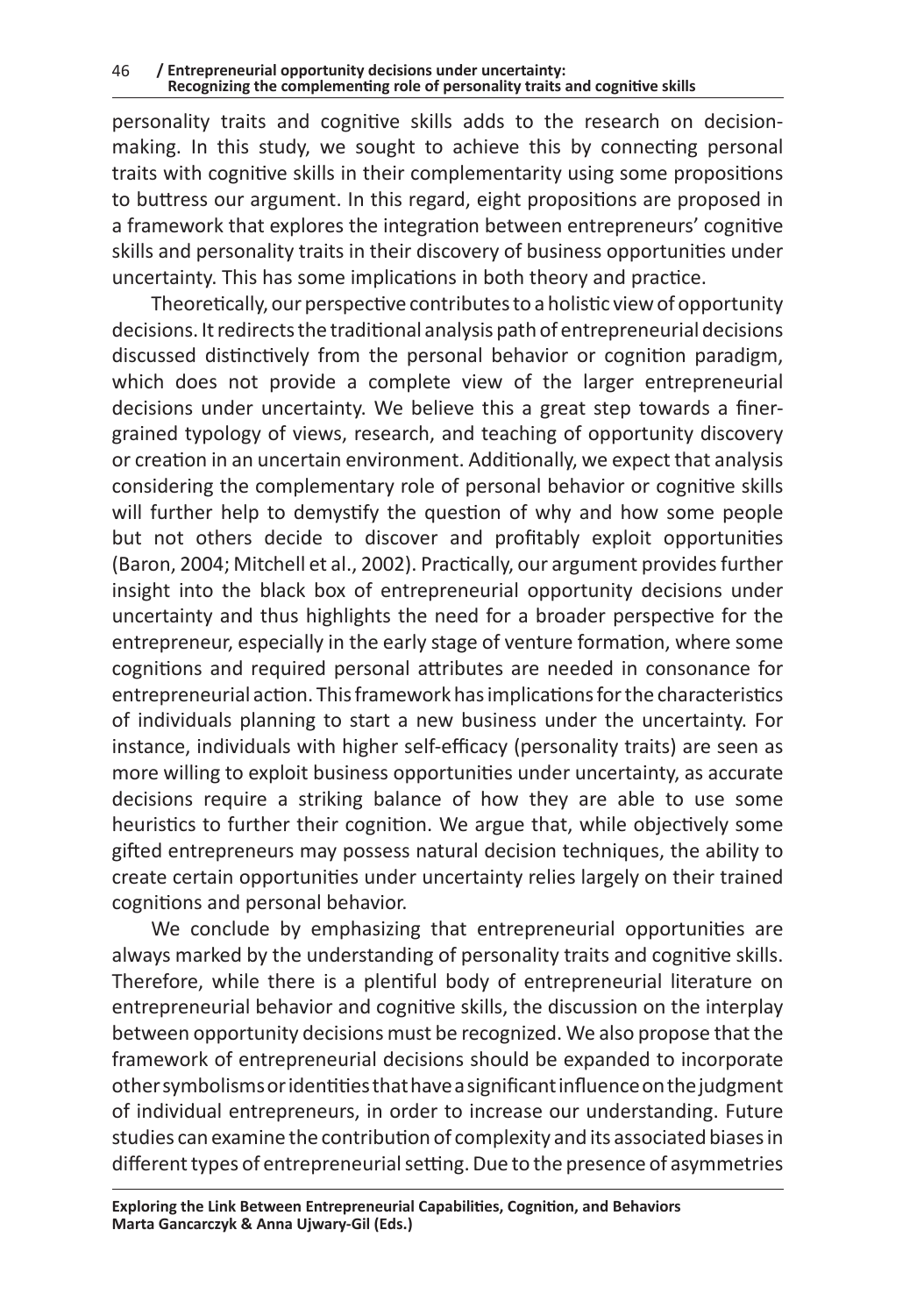in both aspects of the paternal and intergenerational family business, the inclusion of a dimension on complexity may increase our understanding of the biases that may influence the personality traits and cognitive skills of the entrepreneur in decision-making. Finally, while the arguments presented are intuitive, more empirical research on these propositions would enrich the entrepreneurship literature on decision making.

#### **References**

- Ackerman, P. L. (1996). A theory of adult intellectual development: Process, personality, interests, and knowledge. *Intelligence*, *22*(2), 227–257.
- Amit, R., Glosten, L., & Muller, E. (1993). Challenges to theory development in entrepreneurship research. *Journal of Management Studies*, *30*(5), 815–834.
- Ancori, B., Bureth, A., & Cohendet, P. (2000). The economics of knowledge: The debate about codification and tacit knowledge. *Industrial and Corporate Change*, *9*(2), 255–287.
- Arora, P., Haynie, J. M., & Laurence, G. A. (2013). Counterfactual thinking and entrepreneurial self-efficacy: The moderating role of self-esteem and dispositional affect. *Entrepreneurship: Theory and Practice*, *37*(2), 359– 385. https://doi.org/10.1111/j.1540-6520.2011.00472.x
- Asante, A. E., & Affum-Osei, E. (2019). Entrepreneurship as a career choice: The impact of locus of control on aspiring entrepreneurs' opportunity recognition. *Journal of Business Research*, *98*(February), 227–235. https://doi.org/10.1016/j.jbusres.2019.02.006
- Bandura, A. (1997). *Self-efficacy: The Exercise of Control*. New York: Henry Holt & Co.
- Baron, R. A. (2000). Counterfactual thinking and venture formation: The potential effects of thinking about "what might have been." *Journal of Business Venturing*, *15*(1), 79–91. https://doi.org/10.1016/S0883- 9026(98)00024-X
- Baron, R. A. (2004). The cognitive perspective: A valuable tool for answering entrepreneurship's basic "why" questions. *Journal of Business Venturing*, *19*(2), 221–239.
- Baron, R. A. (2008). The role of affect in the entrepreneurial process. *Academy of Management Review*, *33*(2), 328–340.
- Baron, R. A., & Ensley, M. D. (2006). Opportunity recognition as the detection of meaningful patterns: Evidence from comparisons of novice and experienced entrepreneurs. *Management Science*, *52*(9), 1331–1344.
- Begley, T. M., & Boyd, D. P. (1987). Psychological characteristics associated with performence in entrepreneurial firms and smaller businesses. *Journal of Business Venturing*, *2*(1), 79–93.
- Bhidé, A. V. (2000). *The Origin and Evolution of New Businesses*. Oxford: Oxford University Press.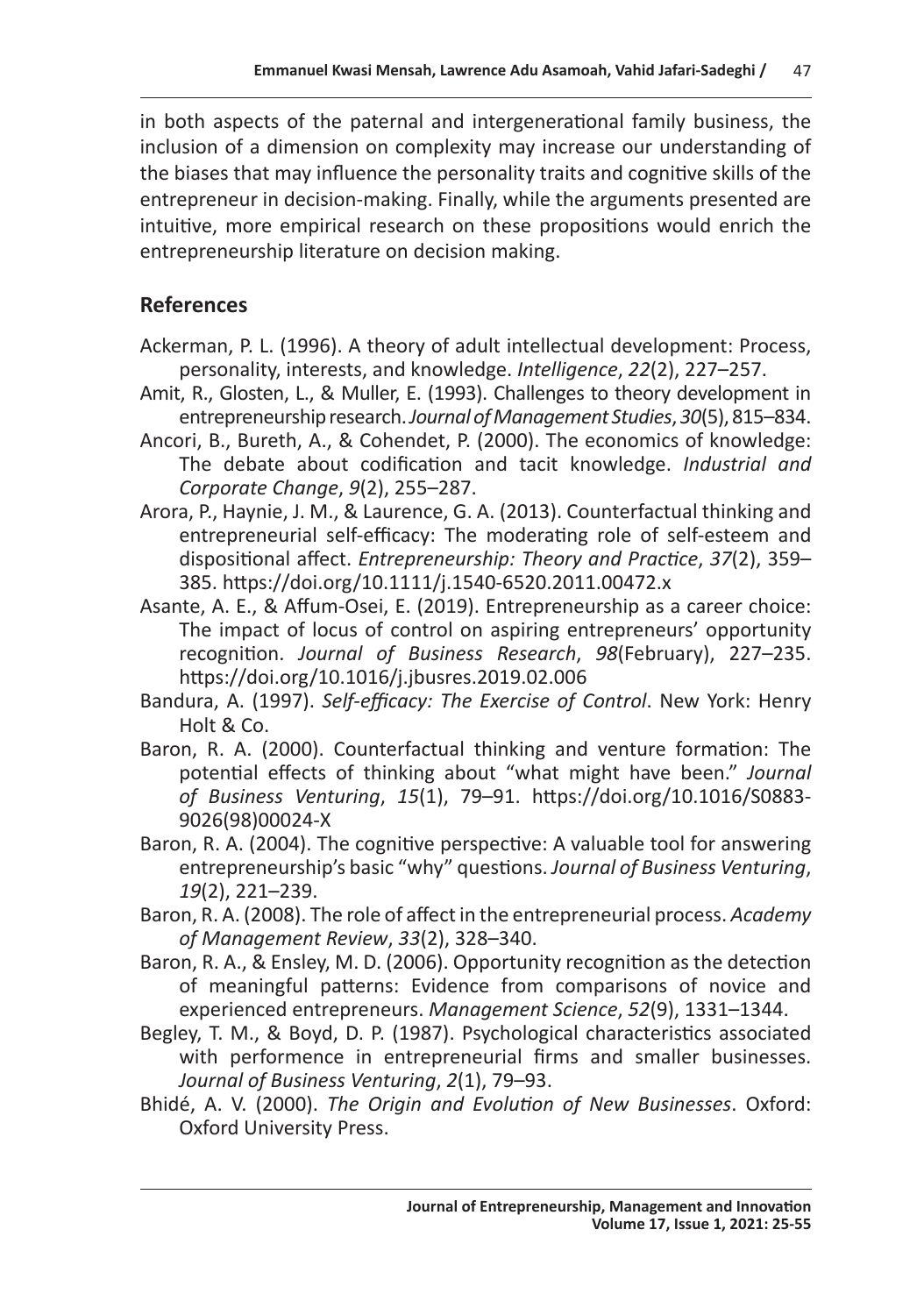- Biancone, P. Pietro, & Jafari Sadeghi, V. (2016). Risk Management in export compliance: Concepts, procedures, and solutions. In V. Cantino, P. De Vincentiis, & G. Racca (Eds.), *Risk Management: Perspectives and Open Issues. A Multi-Disciplinary Approach* (pp. 47–62). McGraw-Hill Education, London, UK. Retrieved from http://www.ateneonline.it/ cantino/ebook/
- Boudlaie, H., Mahdiraji, H.A., Shamsi, S., Jafari-Sadeghi, V., & Garcia-Perez, A. (2020). Designing a human resource scorecard: An empirical stakeholder-based study with a company culture perspective. *Journal of Entrepreneurship, Management and Innovation*, *16*(4), 113-147. https:// doi.org/10.7341/20201644
- Brandstätter, H. (1997). Becoming an entrepreneur—a question of personality structure? *Journal of Economic Psychology*, *18*(2–3), 157–177.
- Brettel, M., Mauer, R., Engelen, A., & Küpper, D. (2012). Corporate effectuation: Entrepreneurial action and its impact on R&D project performance. *Journal of Business Venturing*, *27*(2), 167–184. https://doi. org/10.1016/j.jbusvent.2011.01.001
- Brundin, E., & Gustafsson, V. (2013). Entrepreneurs' decision making under different levels of uncertainty: The role of emotions. *International Journal of Entrepreneurial Behavior & Research*, *19*(6), 568–591.
- Busenitz, L. W., & Barney, J. B. (1997). Differences between entrepreneurs and managers in large organizations: Biases and heuristics in strategic decision-making. *Journal of Business Venturing*, *12*(1), 9–30.
- Dew, N., Read, S., Sarasvathy, S. D., & Wiltbank, R. (2009). Effectual versus predictive logics in entrepreneurial decision-making: Differences between experts and novices. *Journal of Business Venturing*, *24*(4), 287–309.
- Dimov, D. (2007). Beyond the single-person, single-insight attribution in understanding entrepreneurial opportunities. *Entrepreneurship Theory and Practice*, *31*(5), 713–731.
- Downey, H. K., & Slocum, J. W. (1975). Uncertainty: Measures, research, and sources of variation. *Academy of Management Journal*, *18*(3), 562–578.
- Duncan, R. B. (1972). Characteristics of organizational environments and perceived environmental uncertainty. *Administrative Science Quarterly*, 313–327.
- Eichberger, J., Grant, S., & Kelsey, D. (2012). When is ambiguity--attitude constant? *Journal of Risk and Uncertainty*, *45*(3), 239–263.
- Ellsberg, D. (1961). Risk, ambiguity, and the Savage axioms. *The Quarterly Journal of Economics*, 643–669.
- Fischhoff, B., Goitein, B., & Shapira, Z. (1981). Subjective expected utility: A model of decision-making. *Journal of the American Society for Information Science*, *32*(5), 391–399.
- Gaglio, C. M. (2004). The role of mental simulations and counterfactual thinking in the opportunity identification process. *Entrepreneurship Theory and Practice*, *28*(6), 533-552.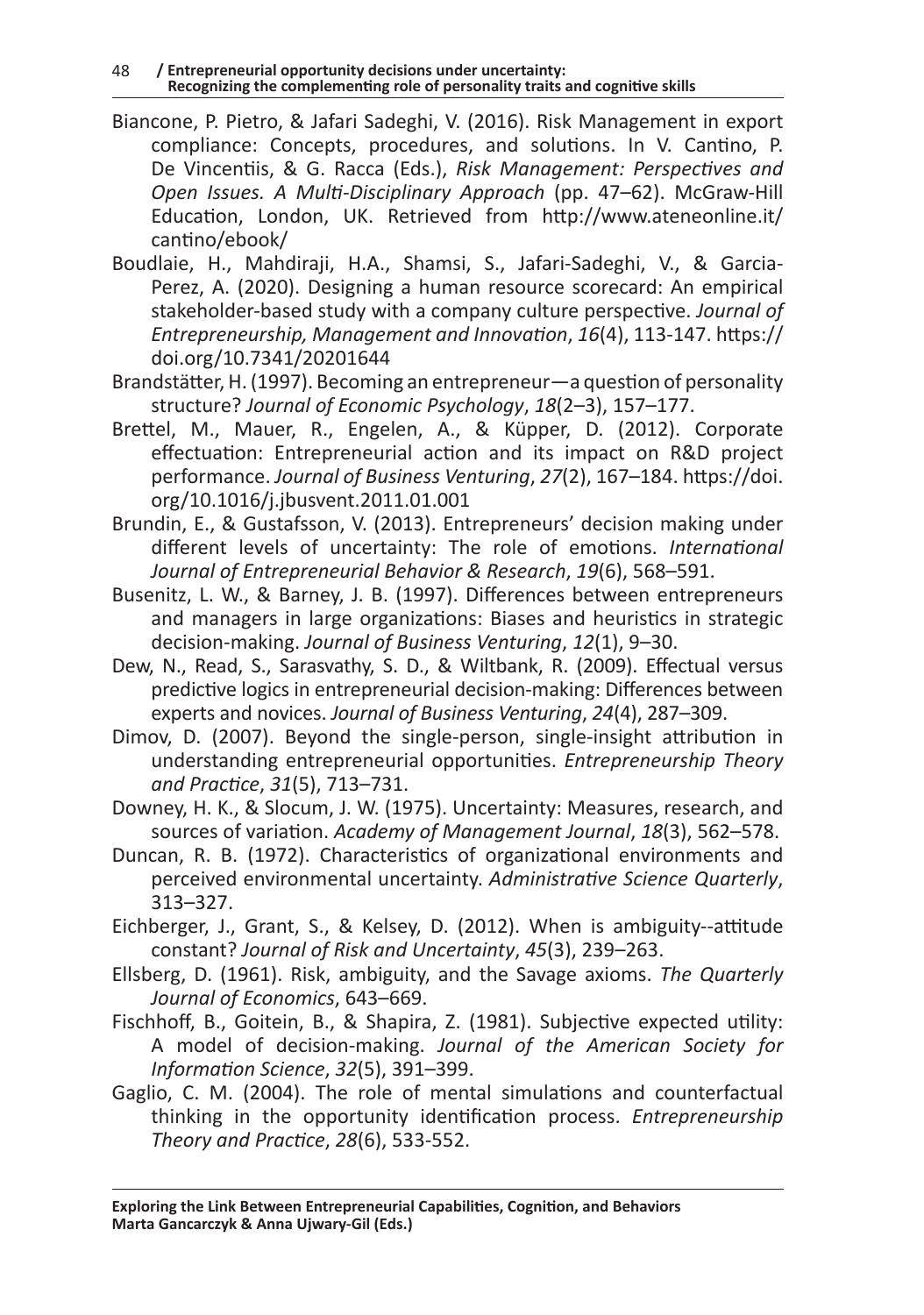- Gaglio, C. M., & Katz, J. A. (2001). The psychological basis of opportunity identification: Entrepreneurial alertness. *Small Business Economics*, *16*(2), 95–111.
- Garousi Mokhtarzadeh, N., Amoozad Mahdiraji, H., Jafarpanah, I., Jafari-Sadeghi, V., & Cardinali, S. (2020). Investigating the impact of networking capability on firm innovation performance: Using the resource-actionperformance framework. *Journal of Intellectual Capital*, 21(6), 1009- 1034. https://doi.org/10.1108/JIC-01-2020-0005
- Garrett, R. P., & Holland, D. V. (2015). Environmental effects on the cognitions of corporate and independent entrepreneurs. *Small Business Economics*, *45*(2), 369–381.
- Gigerenzer, G., & Selten, R. (2002). *Bounded Rationality: The Adaptive Toolbox*. Cambridge, Massachusetts: MIT Press.
- Gilbert-Saad, A., Siedlok, F., & McNaughton, R. B. (2018). Decision and design heuristics in the context of entrepreneurial uncertainties. *Journal of Business Venturing Insights, 9*, 75-80.
- Gürol, Y., & Atsan, N. (2006). Entrepreneurial characteristics amongst university students. *Education + Training*, *48*(1), 25–38. https://doi. org/10.1108/00400910610645716
- Gustafsson, V. (2009). Entrepreneurial decision-making: Thinking under uncertainty. In *Understanding the Entrepreneurial Mind* (pp. 285–304). Germany: Springer.
- Hansen, D. J., Monllor, J., & Shrader, R. C. (2016). Identifying the elements of entrepreneurial opportunity constructs: Recognizing what scholars are really examining. *The International Journal of Entrepreneurship and Innovation*, *17*(4), 240–255.
- Harvey, J., Ng, D. W., & Klein, P. G. (2015). Complexity, novelty, and ethical judgment by entrepreneurs, 1–42. Retrieved from https://doi. org/10.2139/ssrn.2548773
- Jafari-Sadeghi, V. (2020). The motivational factors of business venturing: Opportunity versus necessity? A gendered perspective on European countries. *Journal of Business Research*. 113(May 2020), 279-289. https://doi.org/10.1016/j.jbusres.2019.09.058
- Jafari-Sadeghi, V., Kimiagari, S., & Biancone, P. Pietro. (2020). Level of education and knowledge, foresight competency, and international entrepreneurship: A study of human capital determinants in the European countries. *European Business Review*, *32*(1), 46-68. *https:// doi.org/10.1108/EBR-05-2018-0098*
- Jafari-Sadeghi, V., Nkongolo-Bakenda, J-M., Dana, L-P., Anderson, R. B., & Biancone, P. P. (2020). Home Country institutional context and entrepreneurial internationalization: The significance of human capital attributes. *Journal of International Entrepreneurship*, 2020(18), 165-195. https://doi.org/10.1007/s10843-019-00264-1
- Jafari Sadeghi, V., Nkongolo-Bakenda, J-M., Anderson, R. B., & Dana, L-P. (2019). An institution-based view of international entrepreneurship: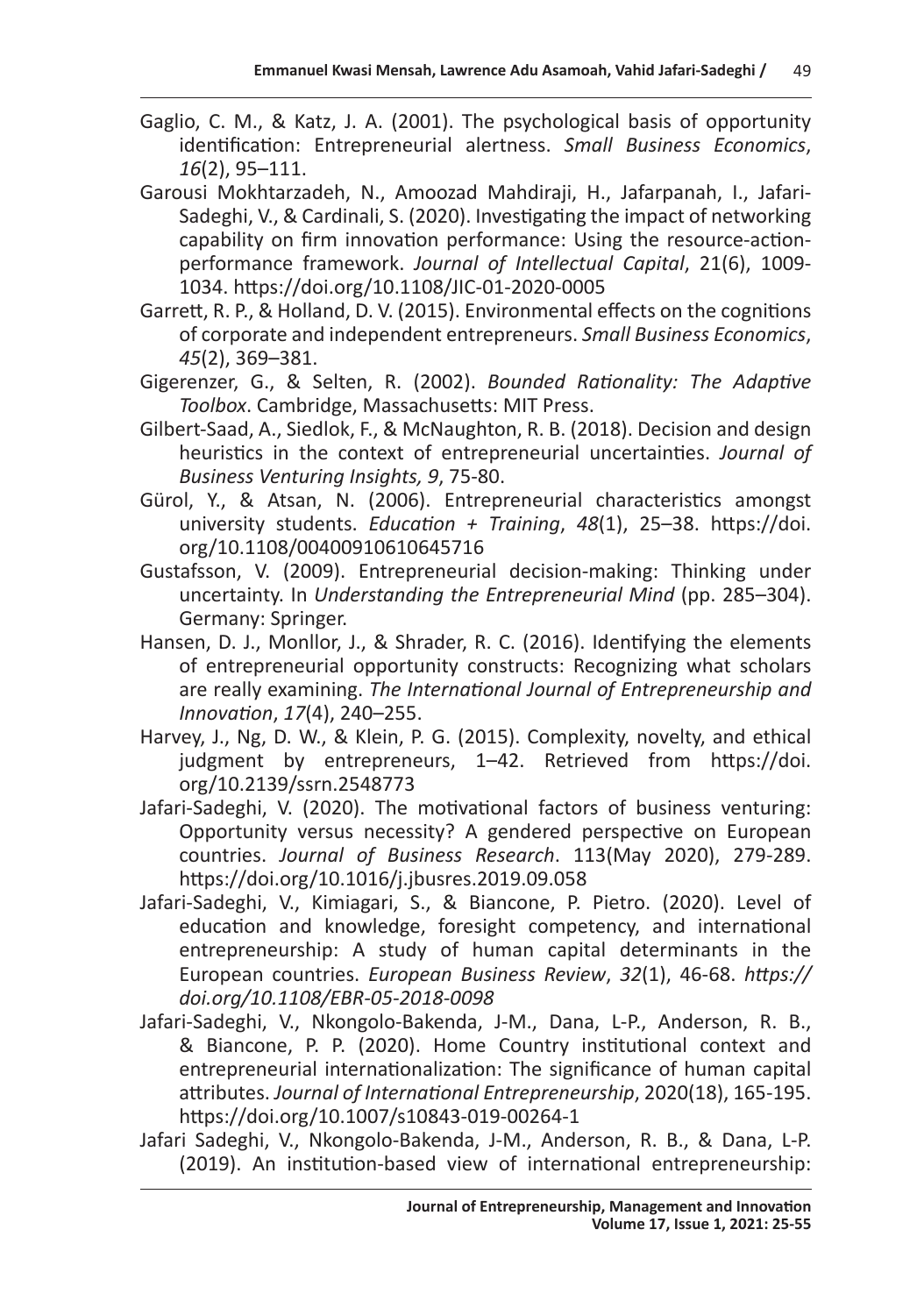A comparison of context-based and universal determinants in developing and economically advanced countries. *International Business Review*, 28(6), [101588]. https://doi.org/10.1016/j.ibusrev.2019.101588

- Johnson, D., & Bock, A. J. (2017). Coping with uncertainty: Entrepreneurial sensemaking in regenerative medicine venturing. *The Journal of Technology Transfer*, *42*(1), 33–58.
- Kahneman, D., & Frederick, S. (2002). Representativeness revisited: Attribute substitution in intuitive judgment. *Heuristics and Biases: The Psychology of Intuitive Judgment*, *49*, 81.
- Kahneman, D., & Miller, D. T. (1986). Norm theory. comparing reality to its alternatives. *Psychological Review*, *93*(2), 136–153. https://doi. org/10.1037/0033-295X.93.2.136
- Kahneman, D., & Tversky, A. (1979). Prospect theory: An analysis of decision under risk. In *Handbook of the fundamentals of Financial Decision Making: Part I* (pp. 99–127). World Scientific.
- Karim, M. S. (2017). Counterfactual thinking and entrepreneurial career intention. *Academy of Management Proceedings*, (1), 15900. https:// doi.org/10.5465/ambpp.2017.15900abstract
- Kerr, S. P., Kerr, W. R., & Xu, T. (2018). Personality traits of entrepreneurs: Areview of recent literature. *Foundations and Trends® in Entrepreneurship*, *14*(3), 279–356. https://doi.org/10.1561/0300000080
- Khatri, N., & Ng, H. A. (2000). The role of intuition in strategic decision making. *Human Relations*, *53*(1), 57–86.
- Kirzner, I. M. (1979). *Perception, Opportuniy, and Profit*. Chicago: University of Chicago Press
- Kirzner, I. M. (1985). *Discovery and the Capialist Process*. Chicago: University of Chicago Press.
- Kirzner, I. M. (2009). The alert and creative entrepreneur: A clarification. *Small Business Economics*, *32*(2), 145–152. https://doi.org/10.1007/ s11187-008-9153-7
- Knight, F. H. (1921). *Risk, Uncertainty and Profit*. Boston: Courier Corporation.
- Koellinger, P., Minniti, M., & Schade, C. (2007). "I think I can, I think I can": Overconfidence and entrepreneurial behavior. *Journal of Economic Psychology*, *28*(4), 502–527. https://doi.org/10.1016/j.joep.2006.11.002
- Landman, J., Vandewater, E. A., Stewart, A. J., & Malley, J. E. (1995). Missed opportunities: Psychological ramifications of counterfactual thought in midlife women. *Journal of Adult Development*, *2*(2), 87–97. https://doi. org/10.1007/BF02251257
- Lawrence, P. R., & Lorsch, J. W. (1986). Organization and environment: Managing differentiation and integration (Harvard Business School Classics).
- Makridakis, S. G., Hogarth, R. M., & Gaba, A. (2010). Why forecasts fail. What to do instead. *MIT Sloan Management Review*, *51*(2), 83–90. https://doi. org/10.1038/35037613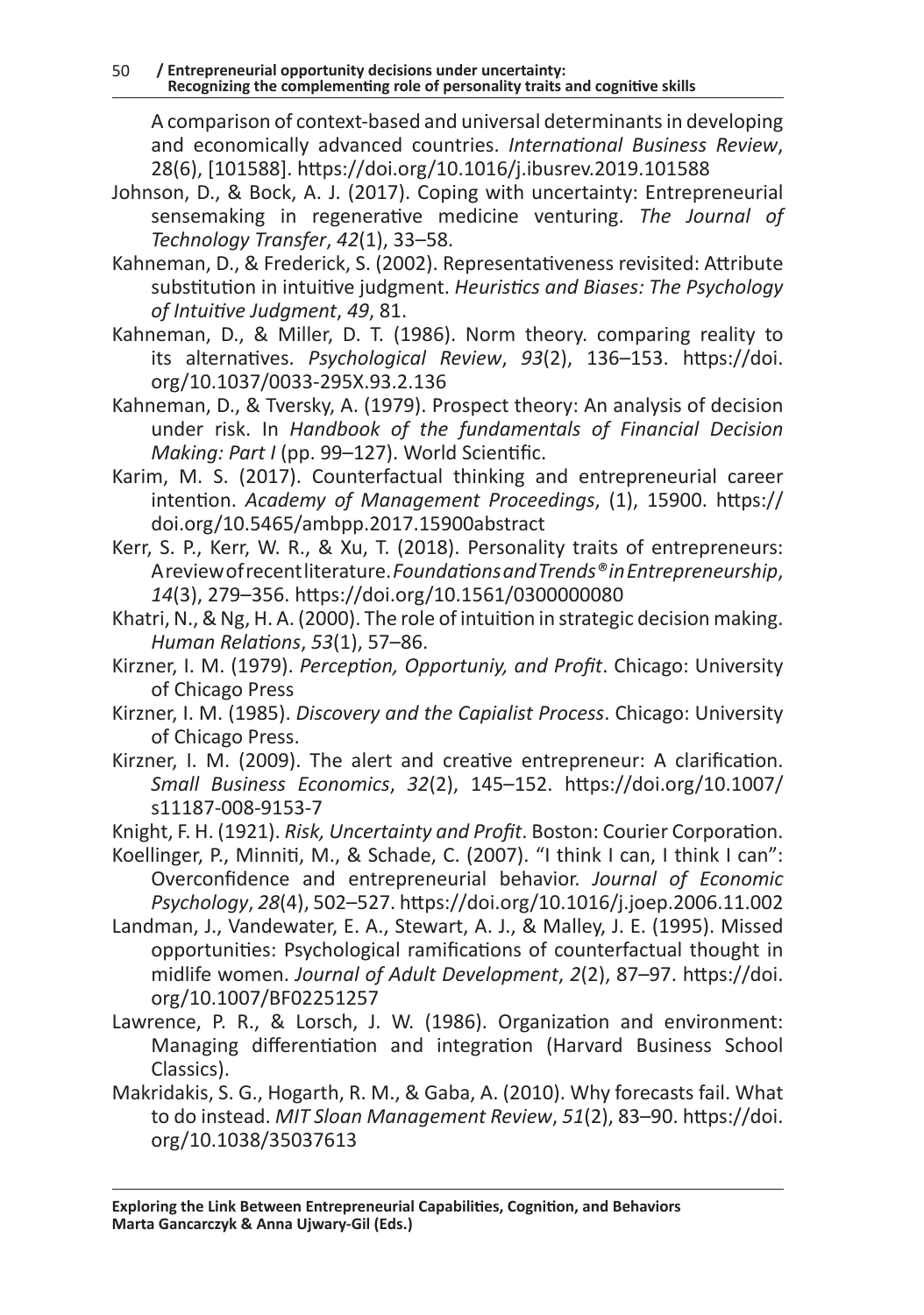- McClelland, D. C. (1987). Characteristics of successful entrepreneurs. *The Journal of Creative Behavior*, *21*(3), 219–233. https://doi. org/10.1002/j.2162-6057.1987.tb00479.x
- McKelvie, A., Haynie, J. M., & Gustavsson, V. (2011). Unpacking the uncertainty construct: Implications for entrepreneurial action. *Journal of Business Venturing*, *26*(3), 273–292. https://doi.org/10.1016/j. jbusvent.2009.10.004
- McMullen, J. S., & Shepherd, D. A. (2006). Entrepreneurial action and the role of uncertainty in the theory of the entrepreneur. *Academy of Management Review*, *31*(1), 132–152. https://doi.org/10.5465/amr.2006.19379628
- Mensah E.K. (2019). Robust optimization in data envelopment analysis: Extended theory and applications (Doctoral thesis, Università degli Studi dell'Insubria).
- Miller, K. D. (2007). risk and rationality in entrepreneurial processes. *Strategic Entrepreneurship Journal*, *1*, 57–74. https://doi.org/10.1002/sej
- Milliken, F. J. (1987). Three types of perceived uncertainty about the environment: State, effect, and response uncertainty. *Academy of Management Review*, *12*(1), 133–143. https://doi.org/10.5465/ amr.1987.4306502
- Mitchell, R. K., Busenitz, L., Lant, T., McDougall, P. P., Morse, E. A., & Smith, J. B. (2002). Toward a theory of entrepreneurial cognition: Rethinking the people side of entrepreneurship research. *Entrepreneurship Theory and Practice*, *27*(2), 93–104.
- Mokhtarzadeh, N., Amoozad Mahdiraji, H., Jafari-Sadeghi, V., Soltani, A., & Abbasi Kamardi, A. (2020). A product-technology portfolio alignment approach for food industry: A multi-criteria decision making with z-numbers. *British Food Journal. 122*(12), 3947-3967. https://doi. org/10.1108/BFJ-02-2020-0115
- Moscati, I., & Tubaro, P. (2011). Becker random behavior and the asif defense of rational choice theory in demand analysis. *Journal of Economic Methodology*, *18*(2), 107–128. https://doi.org/10.1080/1350 178X.2011.579147
- Murnieks, C. Y., Sudek, R., & Wiltbank, R. (2015). The role of personality in angel investing. *International Journal of Entrepreneurship and Innovation*, *16*(1), 19–31. https://doi.org/10.5367/ijei.2015.0171
- Nawaz, M., Abbas Bhatti, G., Ahmad, S., & Ahmed, Z. (2018). How can the organizational commitment of Pakistan railways' employees be improved? The moderating role of psychological capital. *Journal of Entrepreneurship, Management and Innovation*, *14*(1), 123–142. https:// doi.org/10.7341/20181417
- Neumann, J. von, & Morgenstern, O. (1944). *Theory of Gamesand Economic Behavior*. Princeton: Princeton University Press.
- Ng, D. (2015). Entrepreneurial overconfidence and ambiguity aversion: Dealing with the devil you know, than the devil you don't know. *Technology Analysis & Strategic Management*, *27*(8), 946–959.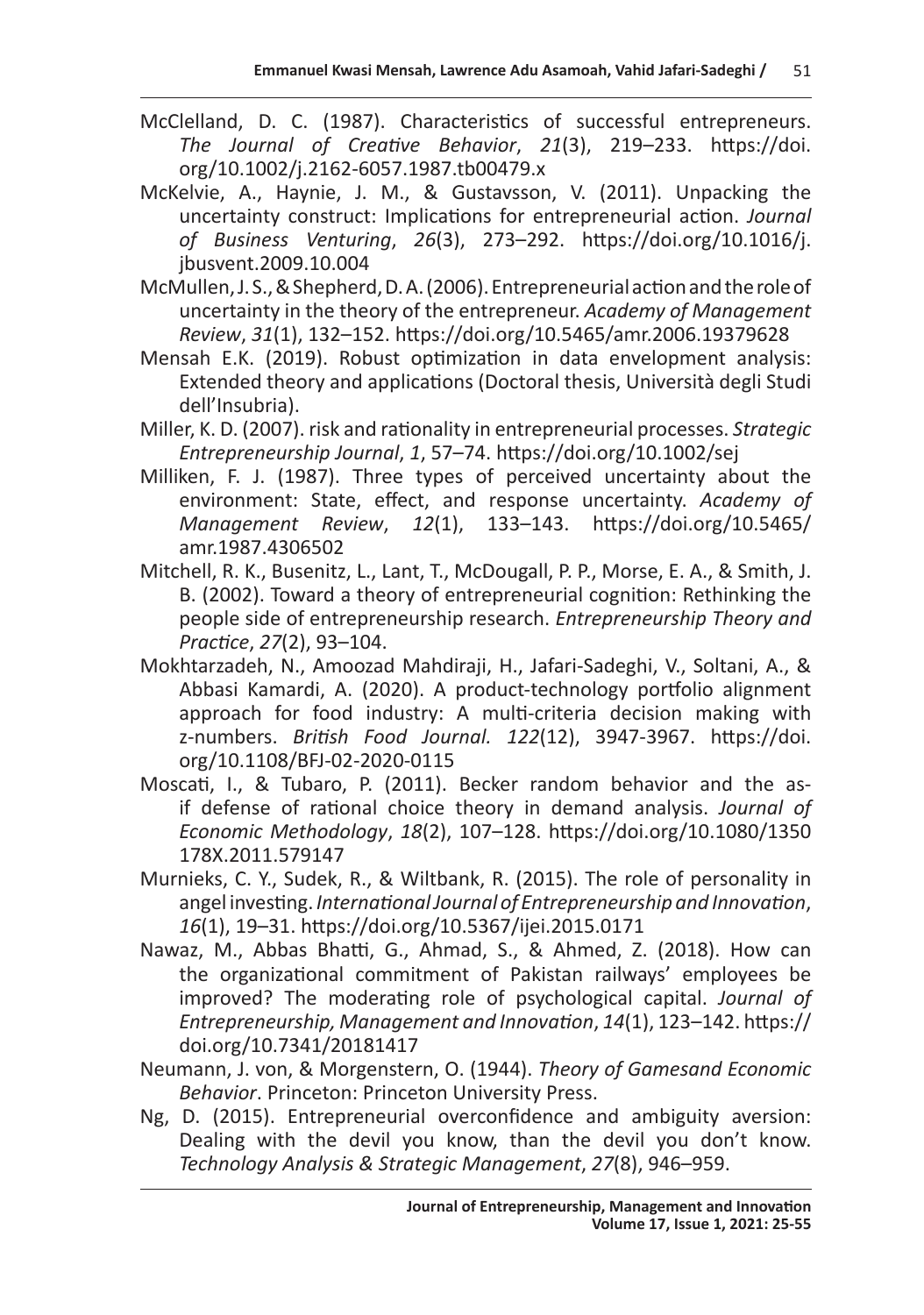- Nicolaou, N., & Shane, S. (2010). Entrepreneurship and occupational choice: Genetic and environmental influences. *Journal of Economic Behavior and Organization*, *76*(1), 3–14. https://doi.org/10.1016/j.jebo.2010.02.009
- Nielsen, S. L., & Lassen, A. H. (2012). Identity in entrepreneurship effectuation theory: A supplementary framework. I*nternational Entrepreneurship and Management Journal, 8*(3), 373-389.
- Petrakis, P. E., & Konstantakopoulou, D. P. (2015). Entrepreneurship under Uncertainty. In *Uncertainty in Entrepreneurial Decision Making* (pp. 59– 74). Retrieved from https://doi.org/10.1057/9781137460790\_5
- Perry, J. T., Chandler, G. N., & Markova, G. (2012). Entrepreneurial effectuation: A review and suggestions for future research. *Entrepreneurship Theory and Practice, 36*(4), 837-861.
- Rammstedt, B., Danner, D., & Martin, S. (2016). The association between personality and cognitive ability: Going beyond simple effects. *Journal of Research in Personality*, *62*, 39–44. https://doi.org/10.1016/j. jrp.2016.03.005
- Rauch, A., & Frese, M. (2007). Born to be an entrepreneur? Revisiting the personality approach to entrepreneurship. In *The Psychology of Entrepreneurship* (pp. 41–65). Retrieved from https://doi.org/10.1016/j. ijrobp.2005.12.005
- Read, S., Song, M., & Smit, W. (2009). A meta-analytic review of effectuation and venture performance. *Journal of Business Venturing*, *24*(6), 573– 587. https://doi.org/10.1016/j.jbusvent.2008.02.005
- Rezaei, M., Jafari-Sadeghi, V., & Bresciani, S. (2020). What drives the process of knowledge management in a cross-cultural setting: The impact of social capital. *European Business Review*, *32*(3), 485-511. https://doi. org/10.1108/EBR-06-2019-0127
- Roese, N. J. (1997). Counterfactual thinking. *Psychological Bulletin*, *121*(1), 133–148. https://doi.org/10.1037/0033-2909.121.1.133
- Rotter, J. B. (1990). Internal versus external control of reinforcement: A case history of a variable. *American Psychologist*, *45*(4), 489–493. https://doi. org/10.1037/0003-066X.45.4.489
- Sadeghi, V. J., & Biancone, P. Pietro. (2017a). Exploring the drivers of gender entrepreneurship: Focus on the motivational perspectives in USA, Italy and France. In V. Ratten, V. Ramadani, L.-P. Dana, R. D. Hisrich, & J. Ferreira (Eds.), *Gender and Family Entrepreneurship* (pp. 124–141). New York: Routledge Taylor & Francis Group.
- Sadeghi, V. J., & Biancone, P. Pietro. (2017b). How micro, small and mediumsized enterprises are driven outward the superior international trade performance? A multidimensional study on Italian food sector. *Research in International Business and Finance*, *45*(August 2016), 597–606. https://doi.org/10.1016/j.ribaf.2017.07.136
- Sadeghi, V. J., Biancone, P. Pietro, Giacoma, C., & Secinaro, S. (2018). How does export compliance influence the internationalization of firms: Is it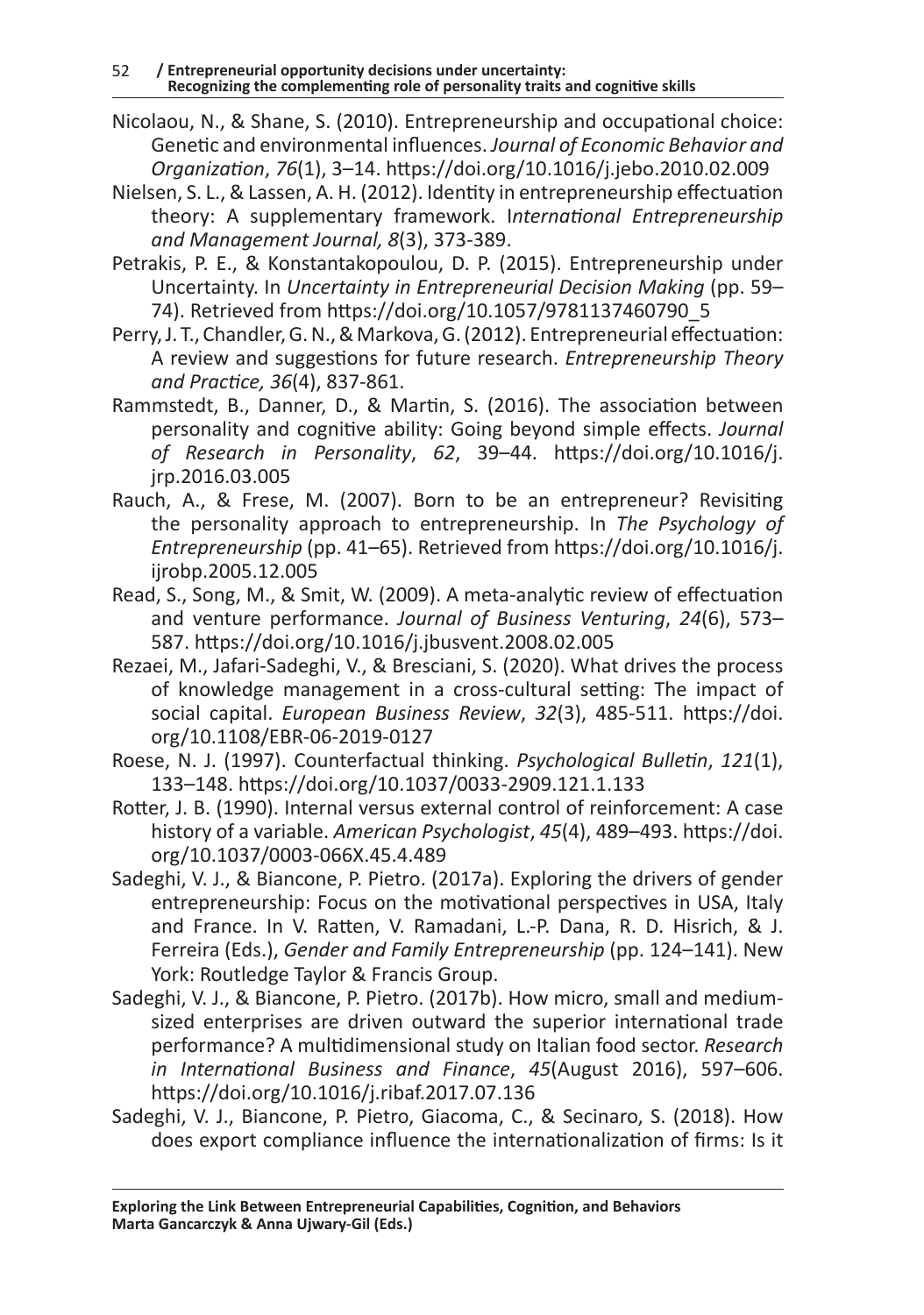a thread or an opportunity? *Journal of Global Entrepreneurship Research*, *8*(1), 3. https://doi.org/10.1186/s40497-018-0089-3

- Sarasvathy, S. D. (2001). Causation and effectuation: Toward a theoretical shift from economic inevitability to entrepreneurial contingency. *Academy of Management Review*, *26*(2), 243–263. https://doi.org/10.5465/ amr.2001.4378020
- Sarasvathy, S. D. (2009). *Effectuation: Elements of Entrepreneurial Expertise*. Northampton: Edward Elgar Publishing.
- Savage, L. J. (1954). The foundations of statistical inference. Methuen. Retrieved from https://errorstatistics.files.wordpress.com/2016/10/ savage-forum-combined-searchable.pdf
- Schumpeter, J. A. (1934). The theory of economic development: An inquiry into profits, capital, credit, interest, and the business cycle (1912/1934). Retrieved from https://www.hup.harvard.edu/catalog. php?isbn=9780674879904
- Scott, J. (2000). Rational choice theory. In *Understanding Contemporary Society: Theories of the Present* (p. 129). Retrieved from http://dx.doi. org/10.4135/9781446218310.n9
- Shane, S., & Venkataraman, S. (2000). The promise of entrepreneurship as a field of research. *Academy of Management Review*, *25*(1), 217–226.
- Short, J. C., Ketchen, D. J., Shook, C. L., & Ireland, R. D. (2010). The concept of "opportunity" in entrepreneurship research: Past accomplishments and future challenges. *Journal of Management*, *36*(1), 40–65. https://doi. org/10.1177/0149206309342746
- Simon, H. A. (1957). *Models of Man; Social and Rational*. New York: Wiley.
- Simon, M., Houghton, S. M., & Aquino, K. (2000). Cognitive biases, risk perception, and venture formation: How individuals decide to start companies. *Journal of Business Venturing*, *15*(2), 113–134. https://doi. org/10.1016/S0883-9026(98)00003-2
- Smithson, M. (2012). *Ignorance and Uncertainty: Emerging Paradigms*. Berlin: Springer Science & Business Media.
- Sukumar, A., Jafari-Sadeghi, V., Garcia-Perez, A., & Dutta, D. K. (2020). The potential link between corporate innovations and corporate competitiveness: Evidence from IT firms in the UK. *Journal of Knowledge Management,* 24(5), 965-983. https://doi.org/10.1108/JKM-10-2019-0590
- Tuten, Tracy L.; Bosnjak, M. (2001). Understanding differences in web usage: The role of need for cognition and the five factor model of personality. *Social Behavior and Personality: An International Journal*, *29*(4), 391–398.
- Valliere, D. (2013). Towards a schematic theory of entrepreneurial alertness. *Journal of Business Venturing*, *28*(3), 430–442.
- Vealey, R. S. (2001). Understanding and enhancing self-confidence in athletes. *Handbook of Sport Psychology*, *2*, 550–565.
- Welter, C., & Kim, S. (2018). Effectuation under risk and uncertainty: A simulation model. *Journal of Business Venturing*, *33*(1), 100–116.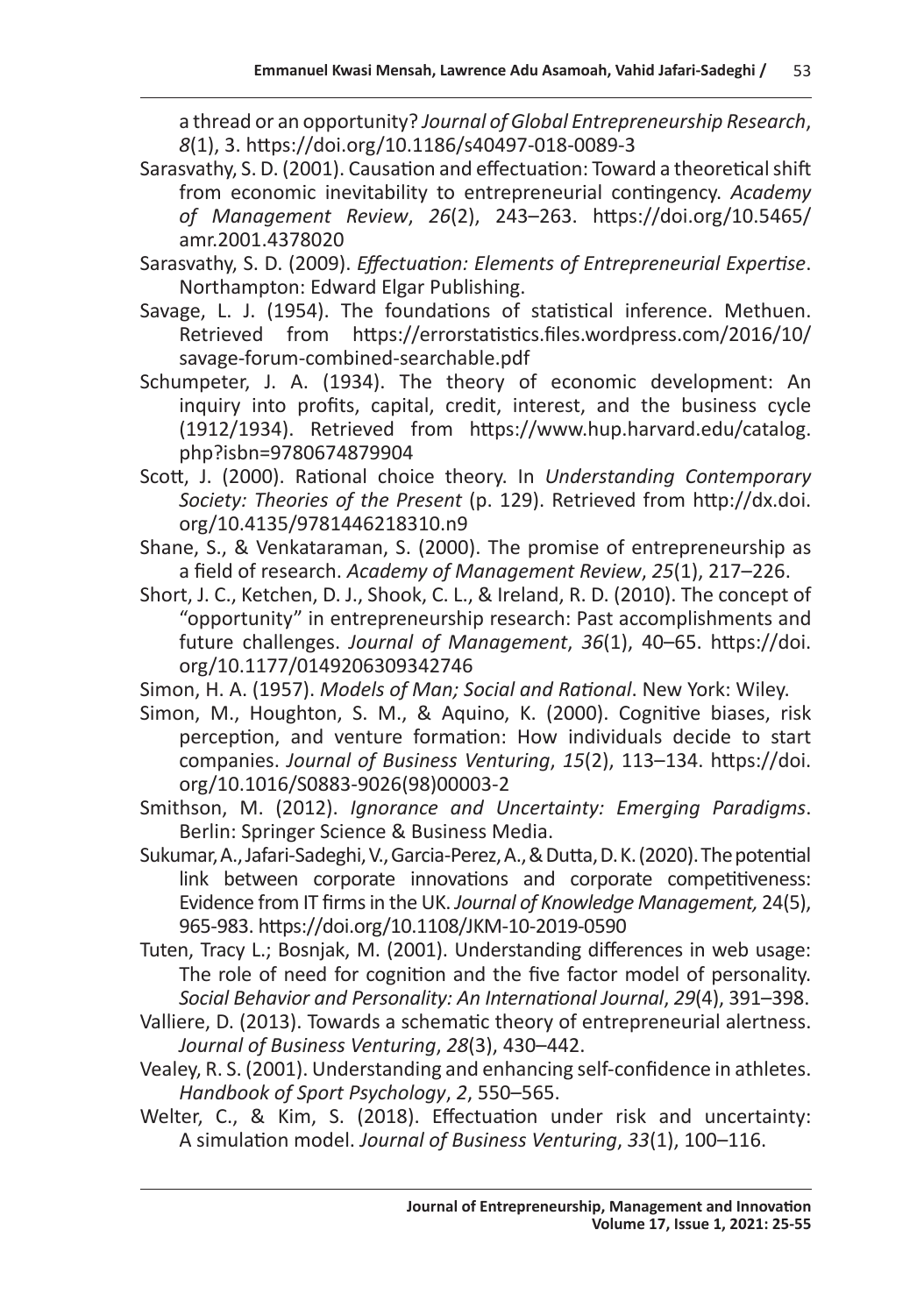- Wijbenga, F. H., & van Witteloostuijn, A. (2007). Entrepreneurial locus of control and competitive strategies - The moderating effect of environmental dynamism. *Journal of Economic Psychology*, *28*(5), 566– 589. https://doi.org/10.1016/j.joep.2007.04.003
- Wiltbank, R., Dew, N., Read, S., & Sarasvathy, S. D. (2006). What to do next? The case for non-predictive strategy. *Strategic Management Journal*, *27*(10), 981–998.
- Yan, J. (2018). The impact of entrepreneurial personality traits on perception of new venture opportunity. *New England Journal of Entrepreneurship*, *13*(2), 21–35. https://doi.org/10.1108/neje-13-02-2010-b002
- Zacharakis, A. L., & Shepherd, D. A. (2001). The nature of information and overconfidence on venture capitalists' decision making. *Journal of Business Venturing*, *16*(4), 311–332. https://doi.org/10.1016/S0883- 9026(99)00052-X

#### *Abstrakt*

*Cel: Celem tego artykułu jest rozwój literatury przedsiębiorczości poprzez pogłębienie zrozumienia powiązań między zachowaniem a umiejętnościami poznawczymi w procesie podejmowania decyzji w warunkach niepewności. Metodyka: Metoda tego badania została dostosowana do ram stosowanych przez Garrett i Holland (2015), którzy na podstawie narracji koncepcyjnych opracowali propozycje dotyczące tego, jak niepewność środowiskowa i złożoność w różny sposób wpływają na motywacje i świadomość niezależnych przedsiębiorców i przedsiębiorców korporacyjnych, aby angażować się w przedsiębiorczość. Wyniki: Wyniki tych badań zapewniają koncepcyjne podstawy dla szerszej perspektywy zachowań i procesów poznawczych, które motywują lub utrudniają działania przedsiębiorcy, a jednocześnie umieszczają decyzję przedsiębiorcy w centrum teorii decyzji. Implikacje dla teorii i praktyki: Teoretycznie te badania przyczyniają się do całościowego spojrzenia na decyzje dotyczące szans. Przekierowują tradycyjną ścieżkę analiz decyzji przedsiębiorczych omawianych w sposób odmienny od paradygmatu zachowania lub poznania osobistego, co nie zapewnia pełnego wglądu w szersze decyzje przedsiębiorców w warunkach niepewności. W praktyce nasza argumentacja zapewnia dalszy wgląd w czarną skrzynkę decyzji dotyczących możliwości przedsiębiorczych w warunkach niepewności, a tym samym podkreśla potrzebę szerszej perspektywy dla przedsiębiorcy, szczególnie na wczesnym etapie tworzenia przedsięwzięcia, gdzie potrzebne są pewne cechy poznawcze i wymagane cechy osobowe w harmonii przedsiębiorczości. Oryginalność i wartość: Badania przedsiębiorczości dotyczące podejmowania decyzji w warunkach niepewności koncentrowały się głównie na wpływie niepewności na działania przedsiębiorcze, podczas gdy próba na poziomie indywidualnym, w szczególności ram poznawczych, ma na celu wyjaśnienie, dlaczego działania się różnią. Podjęto również wysiłki naukowe dotyczące tego, co wpływa na działania przedsiębiorców z perspektywy osobistych atrybutów przedsiębiorcy. Jednak w literaturze nie proponuje się zintegrowanego podejścia do badania, w jaki sposób umiejętności poznawcze i cechy osobowości wzajemnie się uzupełniają.*